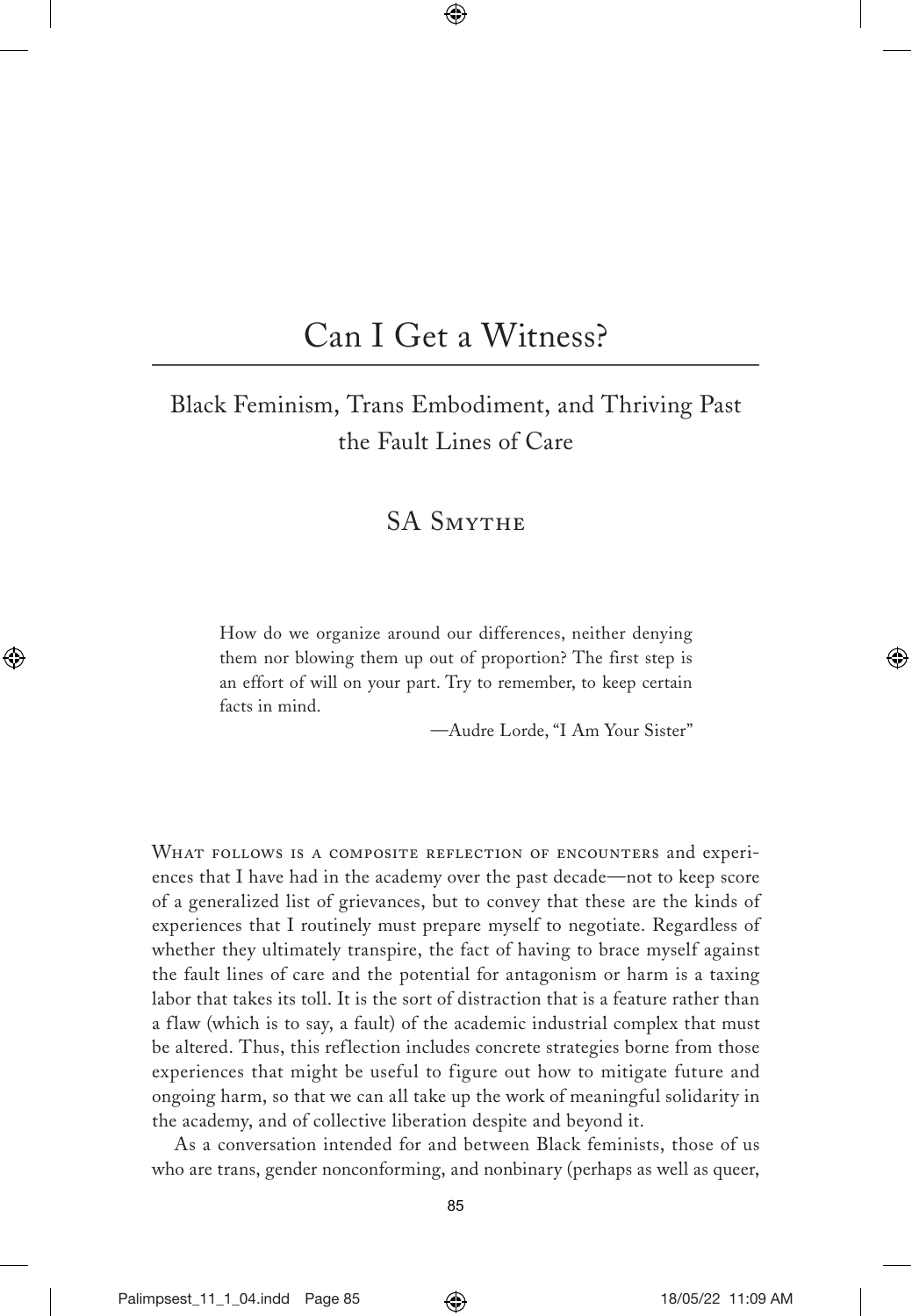asexual, or other marginalized sexual orientations and gender identities) have needed to consider and develop strategies to communicate between cis or nontrans and heterosexual Black feminists for our collective survival. To that end, there are some things that those Black feminists in the academy might want to *know* and *do*, on an embodied and material level when engaging with us in intellectual, political, and social community. This kind of necessary self-care work holds that making room for living into our principles rather than merely stating them in the abstract requires introspection and a reckoning with the oppressive tendencies that we all differentially share. This care-full work might occasion cis or non-trans Black women feminist academics to sit with their own trouble and assess the fault lines of care for themselves as it pertains to their relationships to trans, nonbinary, and gender-nonconforming (TNBGNC) people in Black feminist academic spaces and in their communities writ large. That way, it's not just TNBGNC people coercively serving as the proverbial canary in the coal mine of Black feminist thought wherever contradictory entrenchments into the gender binary are concerned.

When beginning to write this piece about the practice and politics of care, critique, and clarity for Black feminists across the gender spectrum, I found myself feeling insecure and deeply afraid. What if I am misread? What if people perceive my thinking to be indicative of internalized oppression? What if people who share similar embodiment or identities think that I am selling them out? What if the people who I am addressing feel I am antagonizing them? And so on, and so forth, until all I was confronted with was the blithe indifference of the blinking cursor in an MS Word document for weeks on end. The imaginary critics with their scathing and hyper-discerning assessments of the person espousing them—casting doubt and calling into question my very embodiment—led to a kind of inertia, through which nothing could even be written at all. There is a deep and familiar irony in attempting to write about the politics of care and caring so much about responses to the as-yet-unwritten work that it manifested a blockage in my ability to complete it. That excessive iteration of care—caring too much—led to self-protective inaction, sidestepping the vulnerable process of sorting things out that can only be achieved through active and messy communication, written or otherwise. My imagination foreclosed any ability to hail a generative or compassionate set of readers and thus a care-full environment of people who would see my humanity first—which is to say, a generous audience of people who also don't have the answers but are searching for strategies for our collective survival and who recognize the effort in considering new ways to make care known, knowable, and possible.

This writing is an invitation for "us" to figure out the kind of academy we might want to move in relation to, in full acknowledgment that the presentday academy is what is causing harm, and that risks are required to produce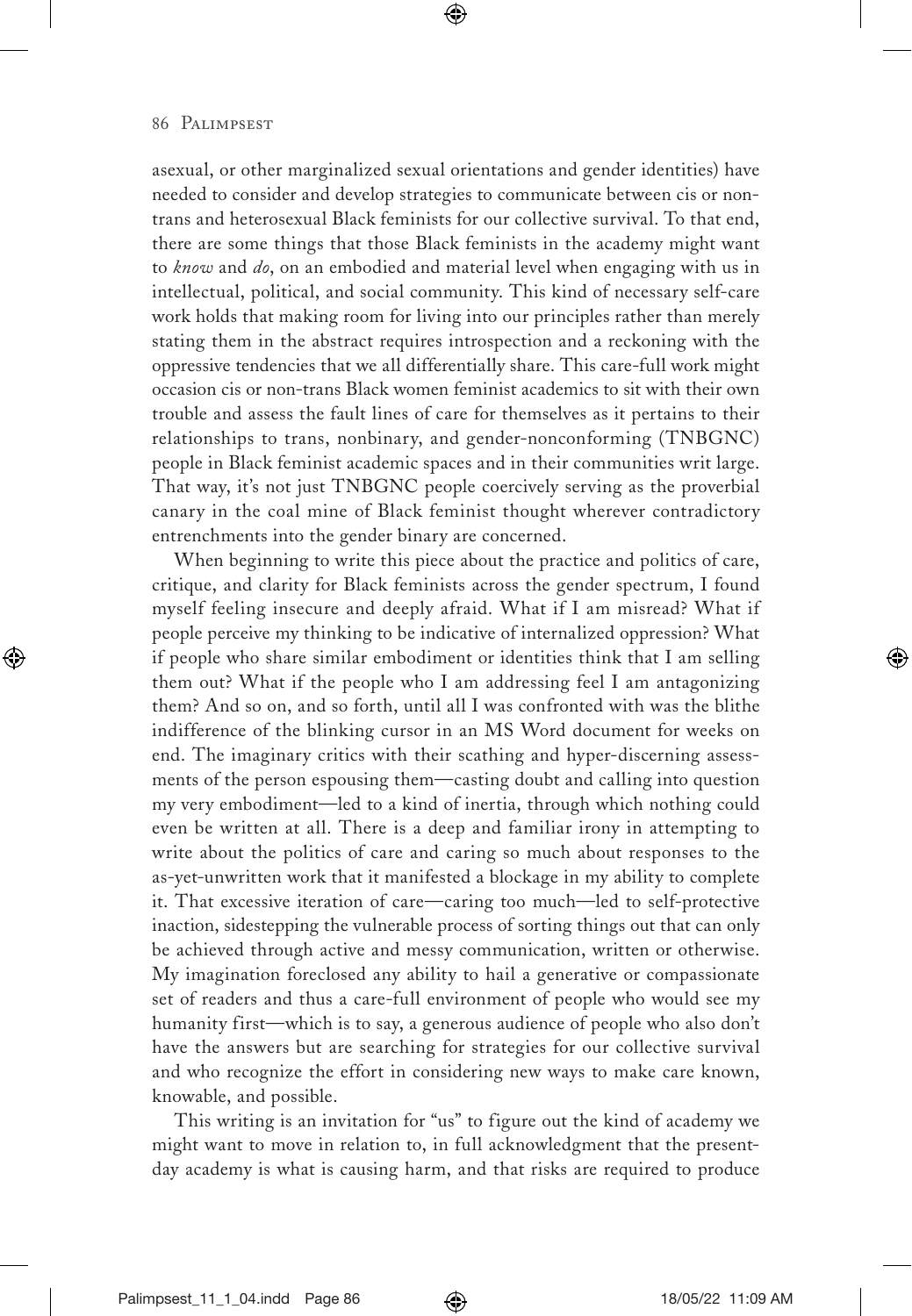an otherwise academy in which it is possible to breathe.<sup>1</sup> As members of the Combahee River Collective wrote, "The only people who care enough about us to work consistently for our liberation are us."<sup>2</sup> With my mobilization of "us," I'm invoking a broad swath of accomplices—especially Black people—of all genders who believe that (other) Black people of all genders are worthy of care, in complete contradiction to the anti-Blackness that is the bedrock of this modern world. It's as Audre Lorde said, that "we have all been programmed to respond to human difference in one of three ways: ignore it, and if that is not possible, copy it if we think it is dominant, or destroy it if we think it is subordinate. But we have no patterns for relating across our human differences as equals. As a result, those differences have been misnamed and misused in the service of separation and confusion."<sup>3</sup> This inability to consistently relate across difference leads to the maintenance of hegemonic supremacy of groups that situate themselves as dominant by subjugating others, and coercing the subjugated to choose a side, to see themselves as either in favor of the dominant class or forced remain subordinate to it. I'm invoking a fellowship outside of that which instead sees "us" as possible *in* and *because of* our differences. I'm invoking a fellowship that is always seeking new, future, and ancestral ways to constitute the kind of "us" that will be fundamentally well and free, with an understanding that the way there has been fraught, if not downright *faulty*.

# **Read Care-full with Me: Black Feminism and the Academic Industrial Complex**

What I am calling for is a renewed insistence on generous, generative, and transgenerational reading practices when it comes to engaging in collaboration and in moving through conflict with each other. This type of reading is situated within the Black feminist and Black radical traditions that urgently seek a different and anti-oppressive world order. It necessitates reading—which is also to say sitting in epistemological relation—even a conflicted one—to learn and to understand what is possible or what might work, rather than to ready a new defense or to end the conversation at the point of stating negative preferences. Black feminist reading practices help us to grasp that the ills of the cisheteropatriarchal racial capitalist grounds on which we are divergently and presently bound are indefensible, and that an otherwise relation is fundamentally required. It acknowledges that many false starts will continue to happen along the way to that otherwise, which could be received generously even in all necessary attempts to minimize them for the sake of reducing their cost.

To recall a line from a key bell hooks essay: "Whether the threat of negative reprisal is real or not, Black critical thinking will never openly flourish if individuals are constantly self-censoring."<sup>4</sup> I find myself pushing past the misreadings that might have already taken place here to insist that the fact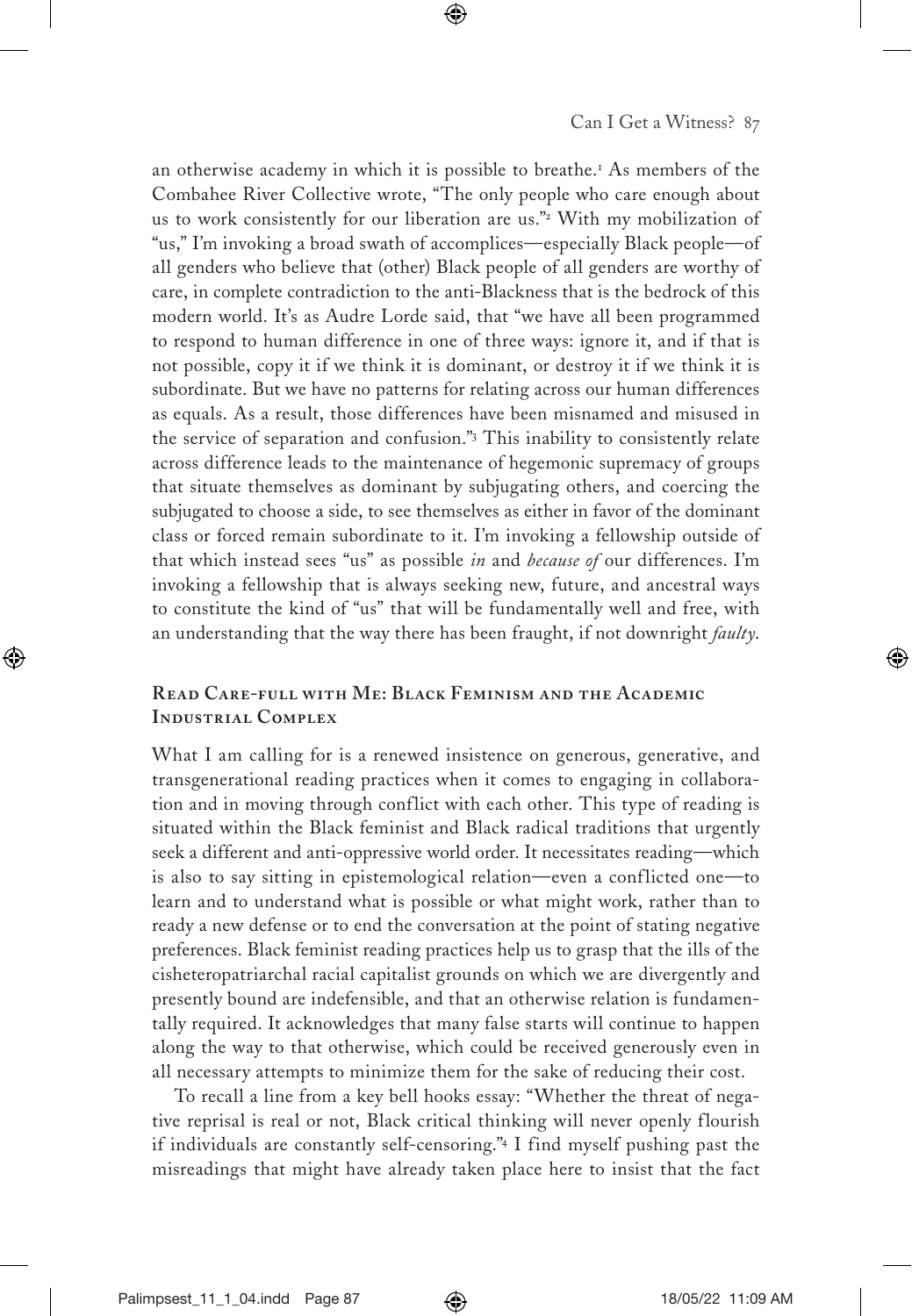of being a Black trans nonbinary scholar does not make my arguments on *anything* materially better or worse, but rather that through Black trans nonbinary identification (and more besides), I claim certain political commitments to care for my communities and myself. Black women of all genders laid the groundwork for stewarding us toward and through the means for our survival, and indeed our thrival.<sup>5</sup> Careful ("care-full") self-critique and reflection are key components of Black feminism and are necessary lessons for the survival of our communities. The Combahee River Collective also wrote that "our politics evolve from a healthy love for ourselves, our sisters and our community which allows us to continue our struggle and work."<sup>6</sup> In order to realize the visions emanating from the polyphonic emancipatory calls of Black feminism, we as Black feminists must ask who "we" be, what is it that "we" owe to each other, and how we might navigate intracommunity harms as Black people who do feminism in order to forge the support systems that we deserve and that are necessary to surviving the generalized, foundational, and neoliberal violence of the university.

# **Navigating the Fault Lines: (Self-)Care and the Neoliberal University**

The academy is one of many institutions that is at its core sustained by cisheteropatriarchal white supremacist ideology, which is both anathema to and differentially extractive of Black life and thought. As such, it remains an abiding site of psychic and physical harm for us. Many scholars continue to work within, despite, and beyond the academic industrial complex to share and develop knowledge that seeks to dismantle the violent and oppressive ideologies that shape our lives, which are themselves acts that mitigate harm. These writers and artists produce scholarship that names systemic problems, provides a litany of examples of the violence endemic to these systems, and circulates critiques in the hopes that the power of these systems can be named and lessened in that naming. Black feminist scholarship offers one such powerful means of naming these systems and categories so that we can challenge the violence of the modern world. Black feminism is a method of assessment and a mode of analysis that enables us to fully realize the fault lines of care that populate academic life precisely due to the friction that comes with how the incommensurability of thriving in academic sites has underscored the need for disrupting and dismantling the status quo. We need to attend to Black feminism and to always return to its lessons, lest we be seduced by these toxic and troubling grounds.

Writing this on Tongva land in the wake of the most intense earthquakes experienced in the state of California in the last couple of decades, I've been moved to think somewhat geologically here about the epistemological grounds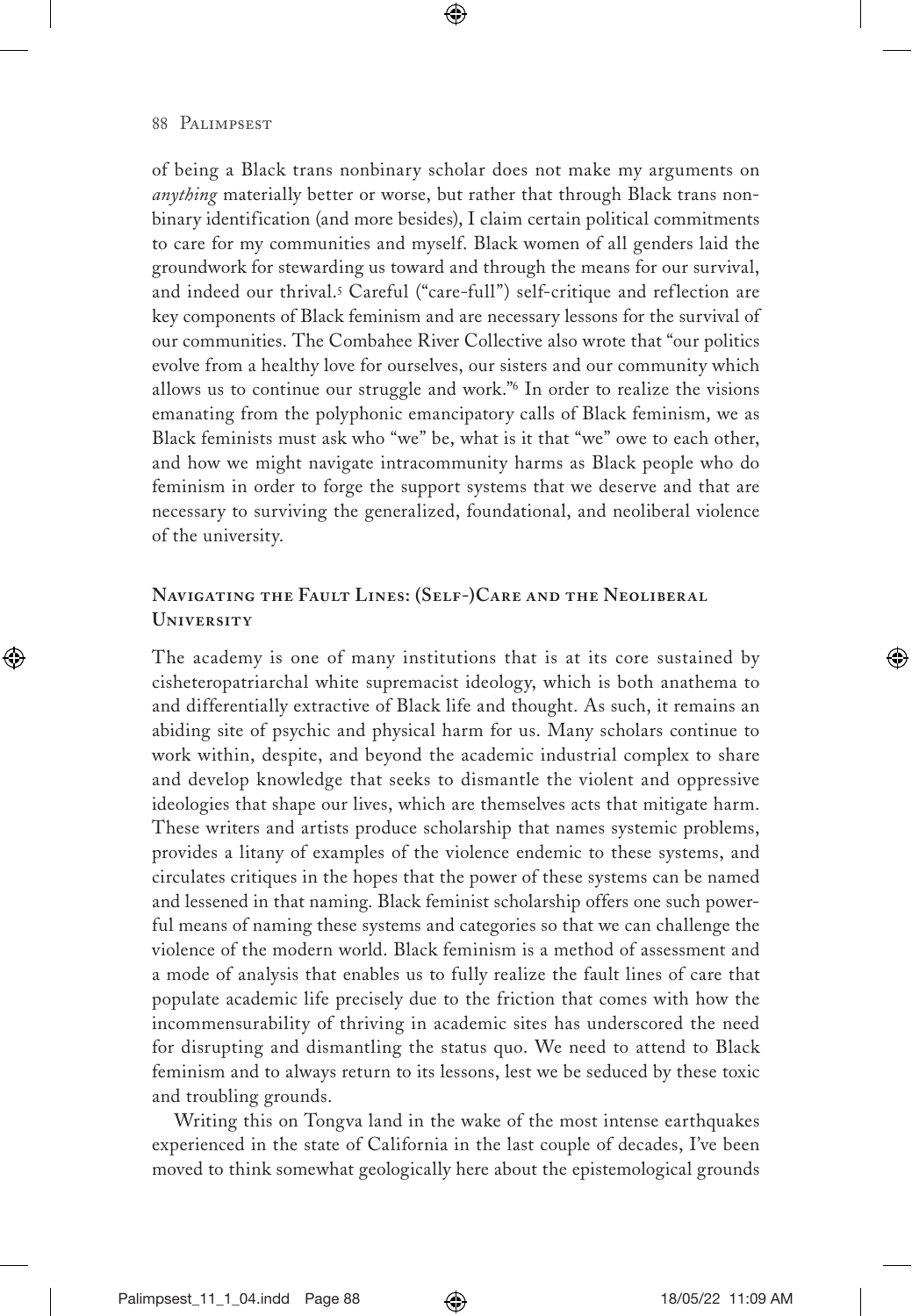we must navigate.<sup>7</sup> A fault line represents "a line on a rock surface or the ground that traces a geological fault," and a fault is the actual break in that rock surface, to the either side of which reside rocks that have moved past each other in different ways and with different effects.<sup>8</sup> There are several different kinds of faults, including divergent, convergent (colliding), and transform faults. Some are ones that we might readily see, even as we may require further technology or mechanical aids to begin to comprehend just how deep and how long those faults may extend. The lines themselves are a trace, a pointing to or outline through which we know effectively to pay attention "here," for something may happen or have happened. Moreover, it tells us that something else is going on that we have yet to grasp or fully witness, something that indeed may take place elsewhere or that may have yet to erupt. It's the ability to identify where "X marks the spot" that is one of Black feminism's greater lessons. Terms like "gender," "race," "the body," and "matter" comprise the grounds, the "rock surface" as it were, and Black feminism tenderly but relentlessly calls upon "us" (those to whom it gives life and for whom it helps makes sense of our livingness) to do the care-full work of examining and understanding those and many more interconnected categories by manifesting as disruption on the surface as a mark or a break on the grounds.<sup>9</sup>

Black womanist, lesbian, mother, warrior, and poet Audre Lorde has been lionized and commodified in the mainstream when it comes to considerations of "self-care." We have seen in recent years a proliferation of language about self-care that ironically precludes full attention to structural problems with the requisite care that would offer lasting solutions. The issue lies with the inability or refusal to combat the neoliberalization of self-care, fueling the commercialized development of a self-care and wellness industrial complex. Many feminists, including Barbara Ehrenreich, Angela Davis, Moya Bailey, Alison Kafer, and Toni Cade Bambara, have written on the individualization of wellness and the divestment or erosion of attending to the structural problems and (internalized) oppressive regimes that are anathema to what it might mean to be "well" in this era of late-stage capitalism.<sup>10</sup>

One of the prevailing violences upheld by the academy is the duality of the "life of the mind" versus the ability to be a wholistic person with a body and a range of needs and desires. If we insist on politicized readings of self-care in the genealogy of Audre Lorde, we must reject the grounds of that binary premise and deeply consider what tectonic shifts must occur to make self-care—which includes the capacity to ask for and reliably experience care—truly sustainable in the academy and certainly beyond for Black trans, gender-nonconforming, and nonbinary people. In her poem, "On My Way Out I Passed Over You and the Verrazano Bridge," Lorde writes, "I am writing these words as a route map / an artifact for survival / a chronicle of buried treasure / a mourning / for this place we are about to be leaving."<sup>11</sup> Let this writing be a "route map," of sorts.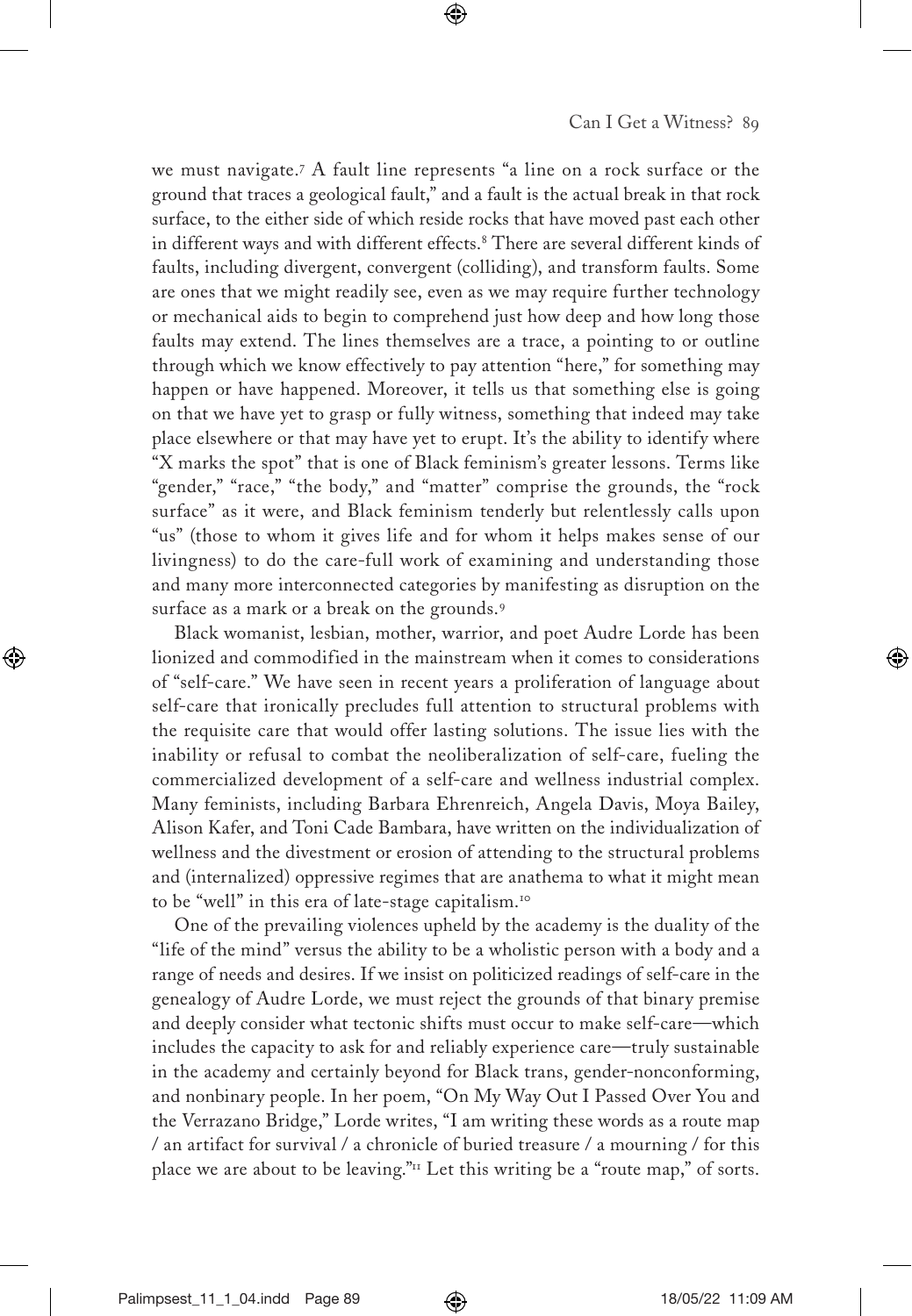Not an exhaustive one by any means, because we need not mistake "the map for the territory" as Sylvia Wynter decisively guards us against.<sup>12</sup> But certainly I intend it as an artifact that can be considered for my own survival in the academy and for Black people of all gender experiences, especially for Black trans, gender-nonconforming, and nonbinary people—along with all others who share various communities and philosophies with them—to navigate the fault lines of care that course through the academy. We need to leave this place in the name of Black feminist epistemologies and reading practices. And we can and we should acknowledge that, for many of us, there continues to be a kind of mourning, an abiding sense of lost certainty when it comes to negotiating the shifting status quo that we all need to grapple with as we move toward realizing our freedom dreams and the creation of a more just world.<sup>13</sup> Mourning is a by-product of what some call recognizing "privilege"—what is perhaps more clearly the necessary relinquishing of the relative power that categories like class, ability, normative sexuality, and binary gender or the willful under-interrogation of the gender binary may hold. We may need to "pour one out" for privilege as part of the process of divesting from it and the racial capitalist regime that affords it additional value. We need to employ a nonbinary relationship to power via an awareness of when our positionality shifts. This includes shifting the grounds of self-perception such that it is no longer tenable to operate as persistently and singularly "oppressed" without any consciousness of the relational field of power undergirding all social relations. This—allowing yourself to mourn and acknowledging any feelings of anxiety or lament—is another iteration of self-care that would let us be better about living into our principles both in relation to ourselves and to one another.

## **Knowing-Being-Doing: Intracommunity Harm and Black Feminist Spaces**

The unyielding and tender energy of Black feminism allows us to question the material (racial, (un)gendered, fleshly) order of things and to interrogate the structural modes of relation such that we can truly negotiate relational iterations of harm and its constitutive categories. Thus, reading with multiple genealogies of Black feminism, we see considerations for what constitutes care and revelations about who has historically been forced to undertake care work, who or what "we" must care about (and to what end), and who is seen as worthy of care in the modern and contemporary antagonistic world order—both before and with a Black feminist lens. In addition to identifying the carelessness and harm perceived to be systemic, "external," calculating, and intentionally cruel, Black feminism offers insights for addressing conflict and the violence that occurs internal to communities that Black feminists perceive as our own. It can help to develop some recourse for trans, gender-nonconforming, and nonbinary Black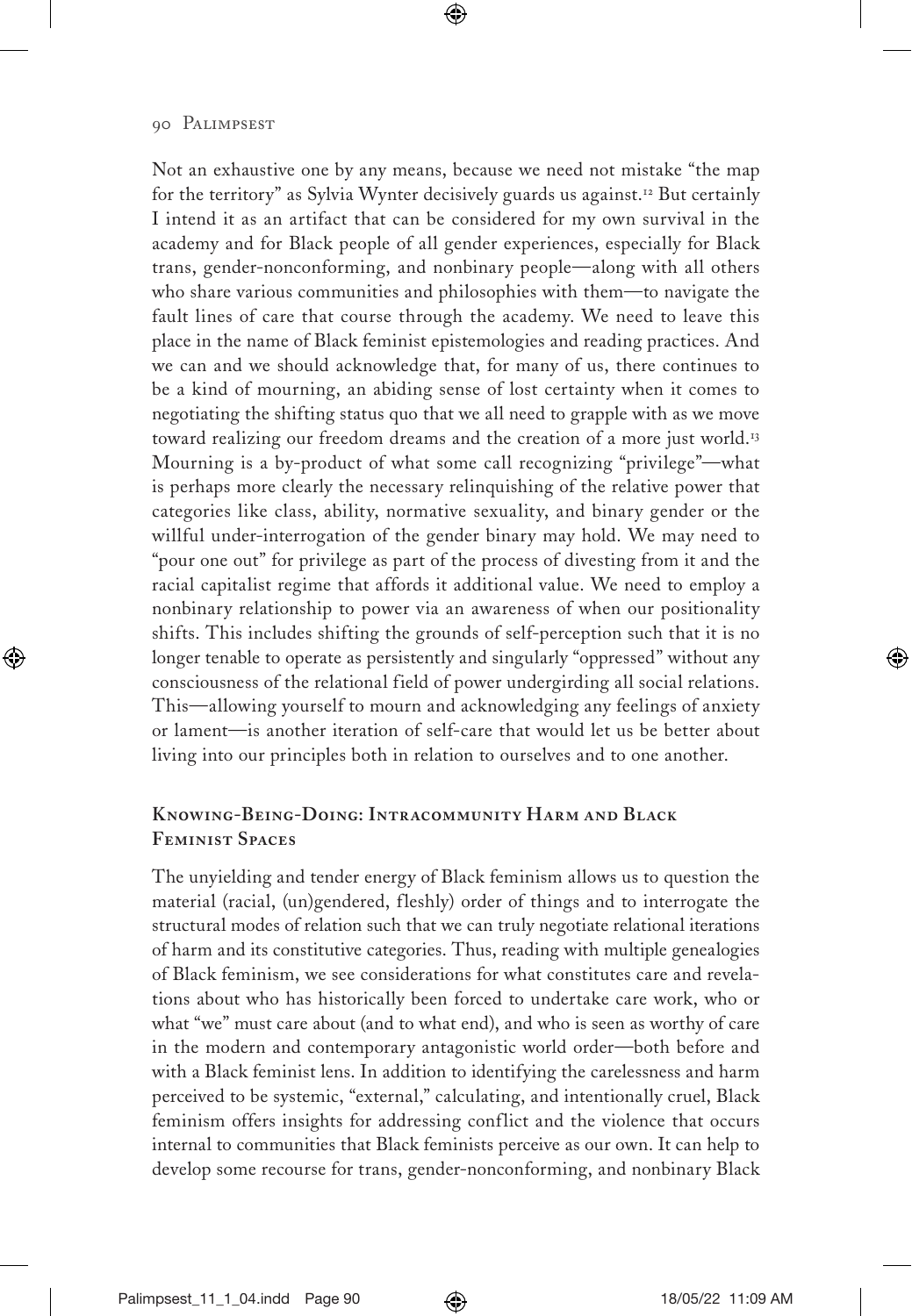feminists who need it when they turn to Black feminism in their scholarship and praxis but come up against the limits of solidarity and community-building on a quotidian and nontheoretical level. Even within the framework of "we're all Black feminists here," there can be the subliminal reinforcement of binaries in terms of race, sexuality, and gender; a difficulty to name or effectively witness all sorts of harm stemming from pervasive norms of racialized gender; and embodied structures of exclusion. This experience is intensified when one is confronted with the potentially tokenizing occasions of being the sole representative of one's gender identity. More than the fact of being "the only one" within the configuration "we are all [insert identity] here," the problem is the attendant and incessant normativity that often seems to follow articulations of cis, or at least non-trans identification in the academy, a reality from which Black feminists are not exempt. I refer to "cis and non-trans" as a working term because of the obviously fraught relationship to cisgender identity that many who identify as Black women have, based on the very fact of their Blackness and how it can disrupt the possibility of a "secure" attachment or recognition within the category "woman."<sup>14</sup> It is also because not everyone in the spaces or encounters I go on to describe has overtly identified as "cis"—perhaps for the aforementioned reason—even though they may not attend to gender in a way that does anything but reinforce its power or take the gender binary for granted. It is precisely this unquestioned or uninterrogated status of gender that shows up in encounters with some non-trans/cis heterosexual Black feminists that feels disappointing given the presumed "common knowledge" status of that historical and epistemological context within Black feminist thought.

We've also learned from Black feminist thought and activism that *knowing, being, and <i>doing* are processes that are overlapping but distinct.<sup>15</sup> This particular trichotomy holds a crucial lesson for us to consider while entangled with academia. No matter how many degrees we have or in what disciplines we may critically engage, we need to remember that it is possible to *know* wrong and yet we may still *do* wrong. Put another way, we may hold a deep intellectual understanding of how intersectional identities are produced, and we may be able to proffer nuanced definitions of all kinds of oppression, and yet we may still fumble over the chasm between theory and the encounter. Further still is the binary conceit of *being* wrong, which is to say fundamentally immoral or otherwise "problematic" in one's entirety.

#### **Scenarios and Experiences from the Fault Lines**

Several times over the course of my early career I have been invited to participate in symposia, seminars, and workshops organized by and for Black feminists. The events tend to include a range of artists, activists, and academics at all stages. I've tended to be the most junior scholar in attendance, and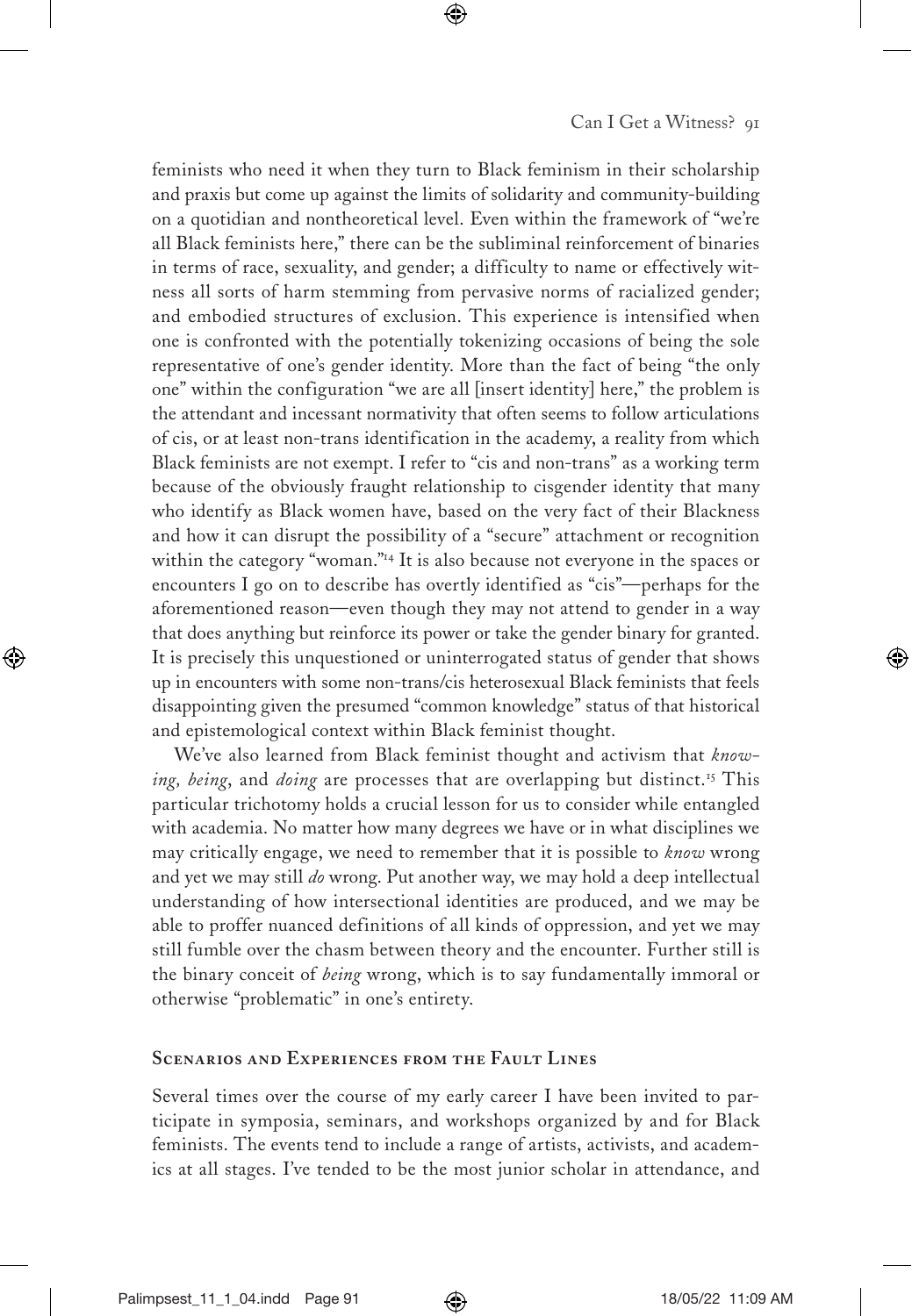the only one to openly identify as trans or nonbinary. The event descriptions regularly mobilize the category "Black women" as the object qua object of study for Black feminism and even use "Black feminists" and "Black women" interchangeably. If I am specifically invited to one of these events and not, say, reviewing an "open" call that is circulating, I typically write to the conference organizer(s) to ask for clarification. At this point, it's happened often enough that I've developed something of a scripted template: *Thank you so much for the consideration/invitation to [event]. Given the description, I'm writing to inquire whether the event is intended for participants who presently identify as Black women, for participants of all genders who have historical experience (i.e., have been hailed, live(d), or otherwise identified) as Black women, for participants of all genders who write about Black women and Black womanhood, or some combination of the above?* I go on to explain that, again, while I appreciate the invitation and (if it's an event local to me that I could attend at low financial cost) would be an eager and supportive audience member, if the event were explicitly for individuals in the first category, I would necessarily have to decline as I am mindful of the distinction. It's my experience that the one(s) personally extending the invitation *know(s)* this, but perhaps not in a wholistic enough way as to fully grasp how the language for such an event might be incongruous with my material embodiment. I take it upon myself to opt for clarity as the most protective way forward. If they didn't know, now they know. My preparation of a ready response stems from an awareness of the gap between thought and praxis, most generally, and specifically the embodied experience of confronting genuine ignorance (meaning the nonmalicious sort) when it comes to what nonbinary trans identification might materially *mean*. Without clear confirmation, the actual space or event might have a tokenizing effect and wind up reproducing unconsidered or unintended harm, especially once it becomes clear whether organizers were intent on producing a space that could be fundamentally transformed by the invocation of "Black feminist" as not singularly constitutive of "Black women." It is wearisome and disappointing that intellectual "agreement" or awareness does not always align with consistent understanding or embodied awareness on a practical level. Indeed, like divergent slabs of a rock surface, the epistemological grounds holding that trans people deserve to exist free from oppression can move antithetically to the understanding that different trans, gender-nonconforming, and nonbinary bodies exist in materially different configurations.

Many TGNCNB people might offer to opt out of space with an intended audience that is ambiguously named rather than have either party (inviter or invitee) discover that there were boundaries around the category of people who were expected to attend and the kinds of embodiments or presentations they may have. On structural, systemic, and interpersonal levels, pervasive transphobia and cissexism tell us that the risk of overt harm can be sudden and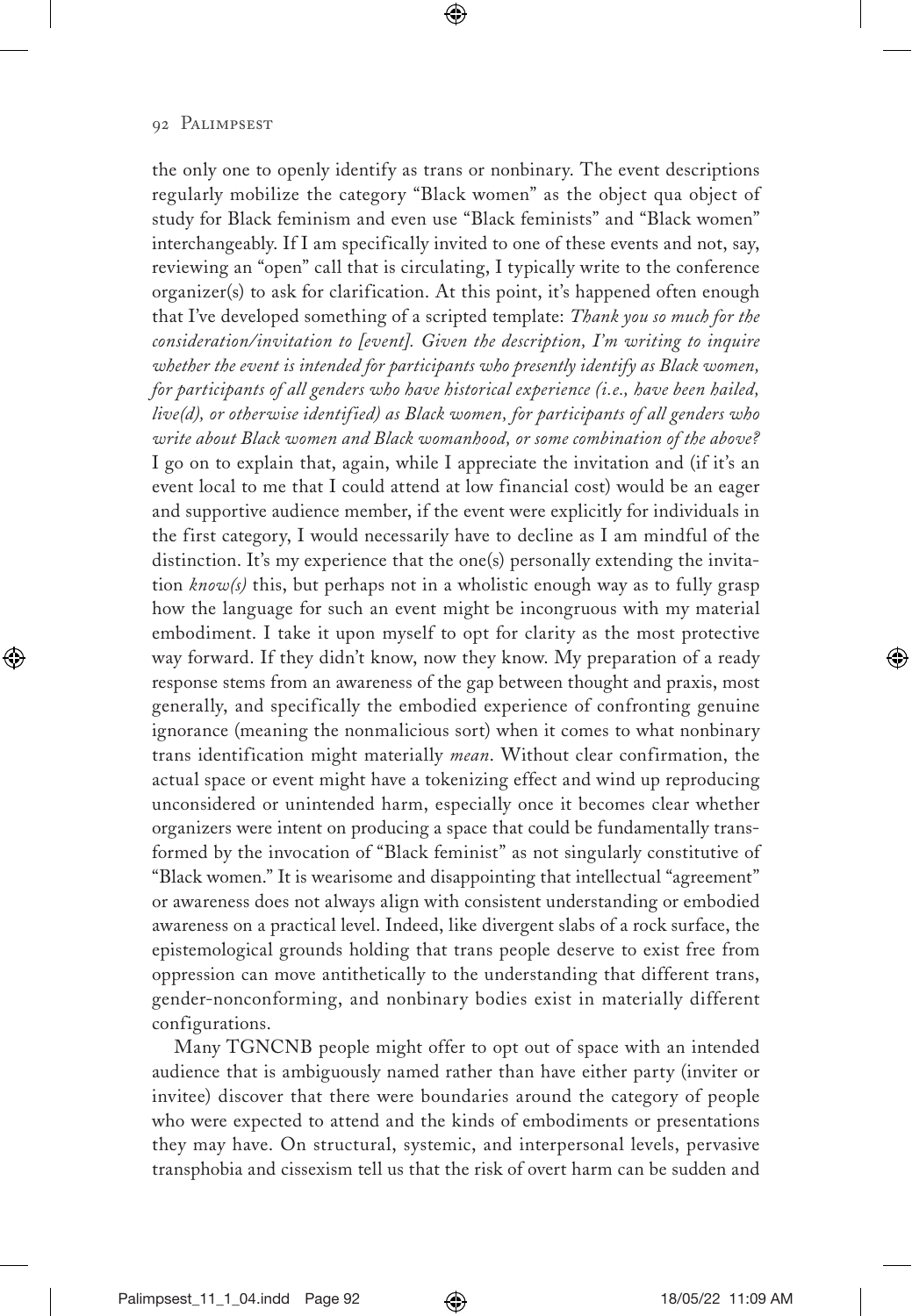acute. Furthermore, navigating lives in antagonism to the gender binary can intensify the realization of the importance of exclusive spaces and the deeply relative safety that they may provide. Thus, respect for those spaces may lead to deference and self-withdrawal, even as that specific trans and/or nonbinary person may have been individually welcome and even benefit from the experience of community. Despite the culturally inscribed U.S. Black orientation of asking the professionally "disciplined" and cordial version of *who all gon' be there* with stated unequivocal support of the spaces carved out by these events, my initial requests for clarification are often perceived as either a calling out or the precursor to one. When I have decided to attend these events, it is because the organizers have indicated a cursory understanding of my gender identity and reiterated that I was specifically invited to attend. I would posit that those "clarifications" are different from being actively and intentionally considered in relation to the space. The presence of trans nonbinary people *necessarily transforms those spaces* because of the divergent articulations and experiences of racialized gender formations, not least in Black feminist spaces where gender is materially understood as a racialized category of analysis.

In a conversation with Marquis Bey, "Where Black Feminist Thought and Trans Feminism Meet," Marshall Green asks us to consider what our goals are in relation to liberation and living: "Is the demand for inclusion, for recentering, decentering, or is the demand for reconstitution of the terms and terrain? I think Black feminists were asking for a reconstitution of the terms and the terrain, not simply for an assigned roll or designated place on the already existing lands."<sup>16</sup> We should remember and consider this aim deeply when organizing events or spaces and inviting anyone into them. What does it mean for a space to be open to trans, gender-nonconforming, and nonbinary folks other than just the ones we think we like or know? The problem of hypervisibility/ invisibility is one that is incredibly salient for all Black people and a key feature of antiblackness. Black people are routinely unseen as themselves because we are often seen through the metrics of threat or excess. Tamir Rice could not be the twelve-year-old boy playing on the grass. Michael Brown was not a recent high school graduate and child but instead seen as a "demon" by killer police officer Darren Wilson, who gunned Brown down and left his body on the street for hours. Sandra Bland was not seen as a weary commuter trying to get to where she needed to go. Renisha McBride was not seen as a young woman calling for assistance after experiencing a car accident. CeCe McDonald was not seen as a woman in need of protection who engaged in self-defense from the bar patrons assaulting her and her friends. Aiyana Jones was not a little girl; even in her sleep she was identified as an active threat. The stories are endless and the metrics of threat and excess, ubiquitous. Inside the academy and out, the stakes of (mis)recognition and the paradox of hypervisibility/invisibility are far too deadly for performative overtures and invitations.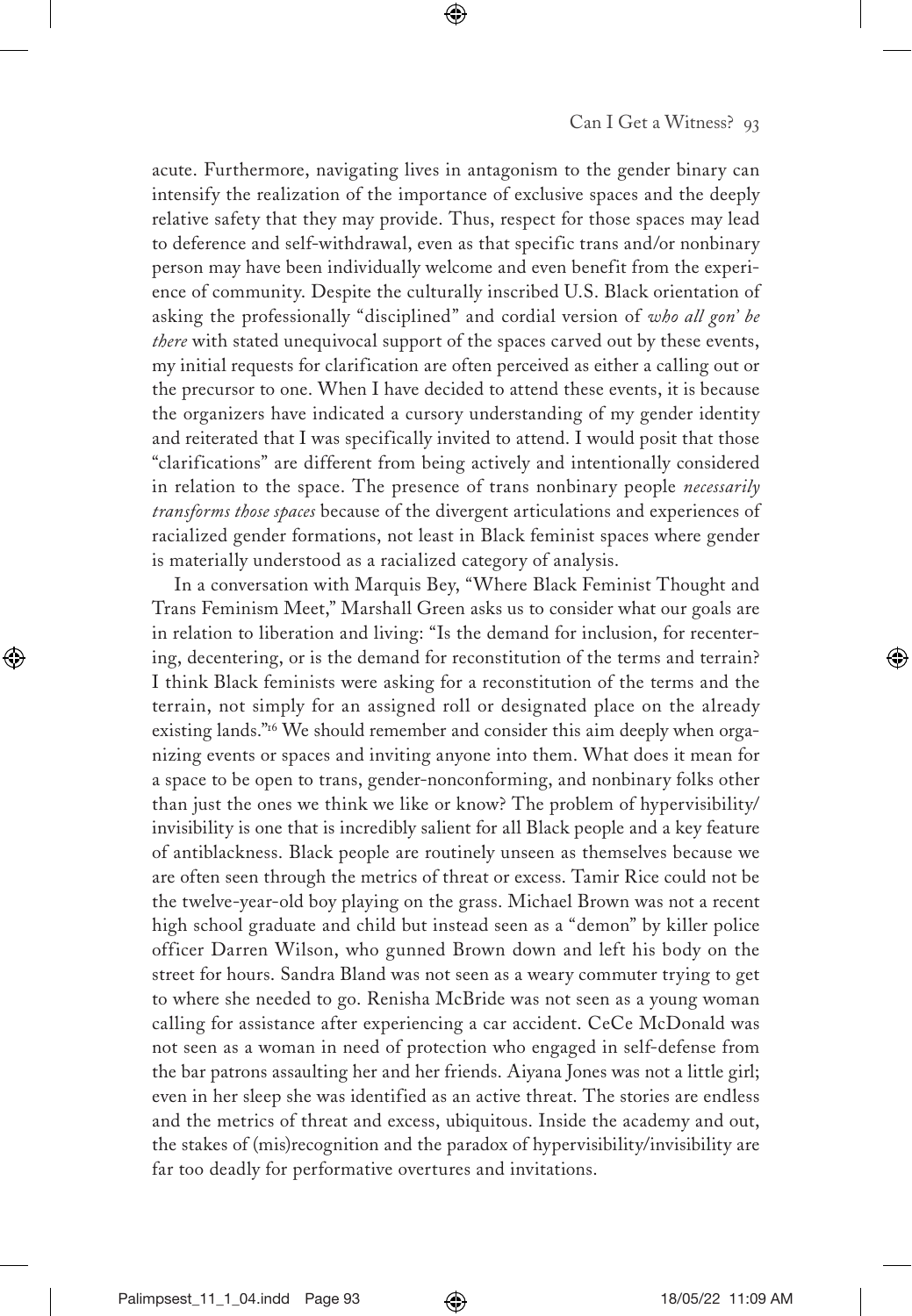## **Exclusive Spaces Masking as Inclusive Spaces**

The way that liberal or "progressive" social politics are currently organized in the United States, there is a reticence about intentionally producing or naming certain kinds of spaces as exclusive, even though that's ultimately what they turn out to be, in spite of, or because of, the invited other who gets rendered an interloper. This is due in part to a general (mis)understanding of exclusiveness as de facto oppressive that has been allowed to take shape because of the deeply neoliberal reality of contemporary institutional rhetoric that centers on diversity and inclusion, especially in the academy. Under the university's neoliberal and anti-protectionist policies, adding Black, brown, indigenous, or other racialized subjectivities to the professoriate is well and good (if they are deemed worthy in the "free market" of candidates by the majority white, [upper-]middle class, cisheterosexual male arbiters of that worth or others who determine and uphold those values). In this model, no efforts need to be taken to shift the material conditions of what is a fundamentally white and settler colonial space that takes great pains not to name itself as such. To say point blank that "Black people are not welcome in the academy" is socially unacceptable in the public sphere, yet it remains acceptable to maintain material conditions that are extractive and antagonistic to Black life and thought. This, coupled with the racist neoliberal belief that the Black folks who are present in the academy are conditionally "worthy" and therefore those who are not present are not excluded because of their race but rather cannot be included based solely on "objective merit," make that statement plain. Pointing to the handful of Black academics who have risen through the ranks is a common defense tactic to conceal and reinforce that material truth. This mode of organizing and institutionalizing has permeated interpersonal and collective interactions, along with the continuation of a strategic set of trends from the mainstream contingent of the U.S. civil rights movement. This strategy mobilized the threat of Black folks entering "whites only" spaces if the legal mandate of "separate but equal" was not upheld. It routinely led to the forced integration of "whites only" spaces (e.g., via sit-ins or other acts of civil disobedience) while striving to maintain and protect any "colored" or "Blacks only" spaces that were developed in relation to the legal and immoral modes of identitarian exclusion that intensified the accumulation of white economic power in the United States.<sup>17</sup>

In this context, a cognitive dissonance persists in our contemporary moment in relation to the need for exclusive spaces. On the one hand, a space solely for Black folks, queer people of color, indigenous people, or other intracommunity—only space may be seen as crucial and can be truly life-affirming—but when it comes to certain gendered spaces, there is a hesitation to name or clarify restrictive or protected spaces as such because of a fear of being read in concert with the existence of trans-exclusive radical feminists (TERFs) or other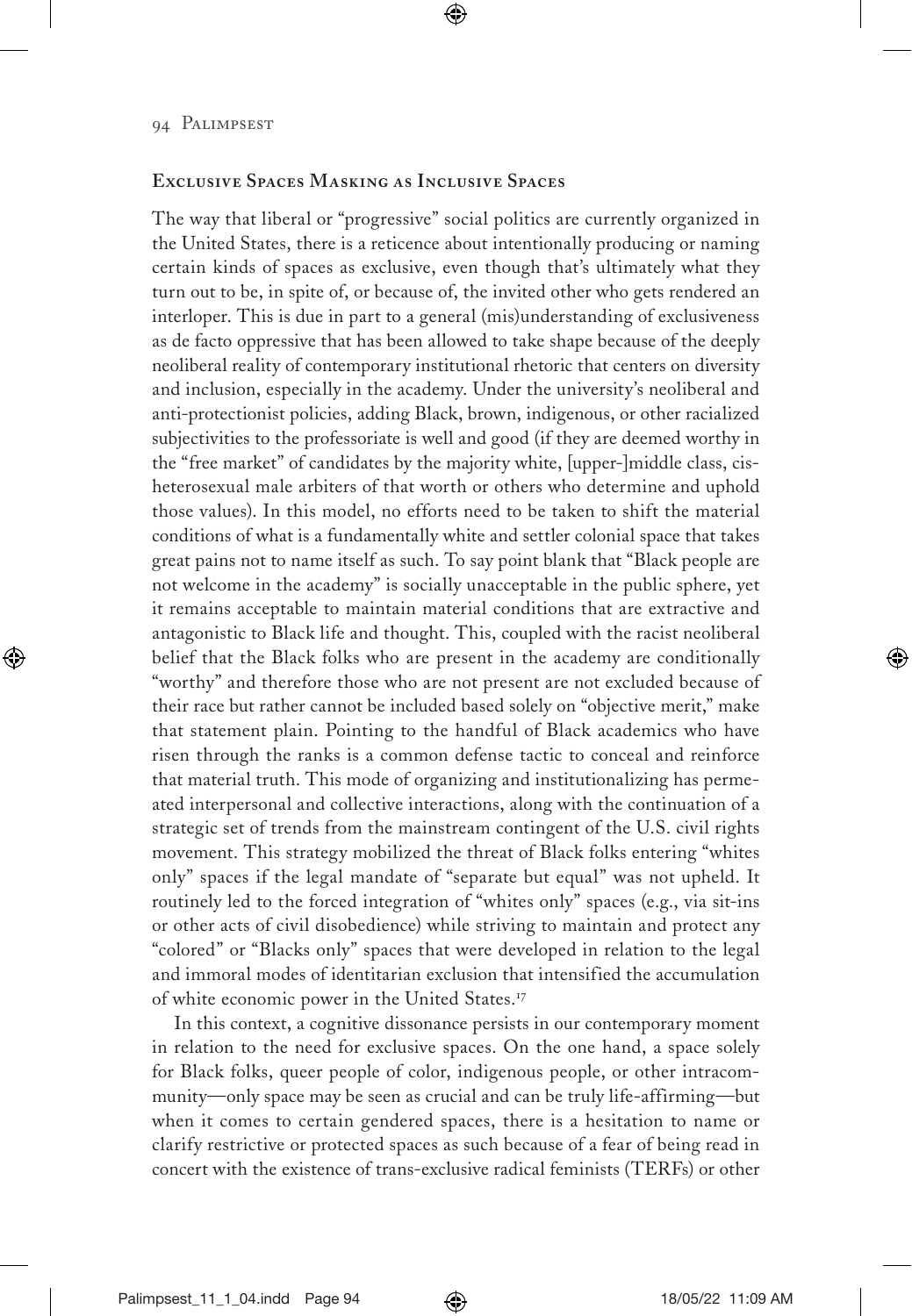trans antagonists. I say "certain gendered spaces" because it may be acceptable to conceive of the need and importance of certain iterations of "Black (cis) men only" spaces (e.g., spaces for survivors healing from trauma, gay men's HIV+ support groups, support groups around fatherhood, spaces to consider the category of nontrans Black manhood and what it means or needs in relation to, but as independent from the needs of "Black women"), but "Black women only" is received as somehow more fraught or suspect because it's expected to do to the more care-full work of carrying women and all other genders deemed "not men," despite the unsustainable (and ultimately antifeminist) asymmetry and undue burden of that fact. As Green asked, "Have our desires for inclusion compelled us to believe we were accounting for difference within? Are we still uneasy and unsure of how to deal with difference so we mollify it with *ands*? Black women, trans, *and* cis."<sup>18</sup> We see this syntactical charge in phrases like "women and femmes" or "women and nonbinary people." The latter is a particularly fraught category when we come up against temporality and how to effectively designate a place on already existing lands rather than reconstituting the terrain such that maybe at one time a nonbinary person was presumed to be a cis woman or experience womanhood.<sup>19</sup> If we take stock of who is generally included in "women and nonbinary" spaces, we might see a pattern of overrepresentation of nonbinary people who are almost exclusively AFAB. This heightens the risk of harm or misunderstanding in the social attempts at community building underpinned by the thought that "we're all women (or have experiences as women) here." Trans men, who are decidedly men, have also been invited to these spaces and obviously reject invitations for the reasons I described above, and given the grounds of resisting biological determinism. "Black women, trans *and* cis" neither includes trans men nor nonbinary people, and that is necessary to understand without compunction so we can move toward meaningful solidarity.

### **Possibility Models and the Divestment from Cancel Culture**

Collectively, we need to mobilize the more generous sort of reading practice that allows us to discern whether requests for clarity are just that, or whether they are passive-aggressive attempts to trap one another into the recesses of the carceral destruction of social capital, economic opportunity, and other supportive community resources, otherwise known as "cancelling." If we cannot mobilize these tools quickly enough, we need to build up concurrent structures of trust and mutual support wherein it's safe to simply *ask* or state a position: What is underlying in this request for clarity? Here is where I am coming from and how I am trying to move. We might consider implementing Laverne Cox's "possibility model" to ask how cis-heterosexual Black women can model the kind of care or attention they'd like to receive or be met with in their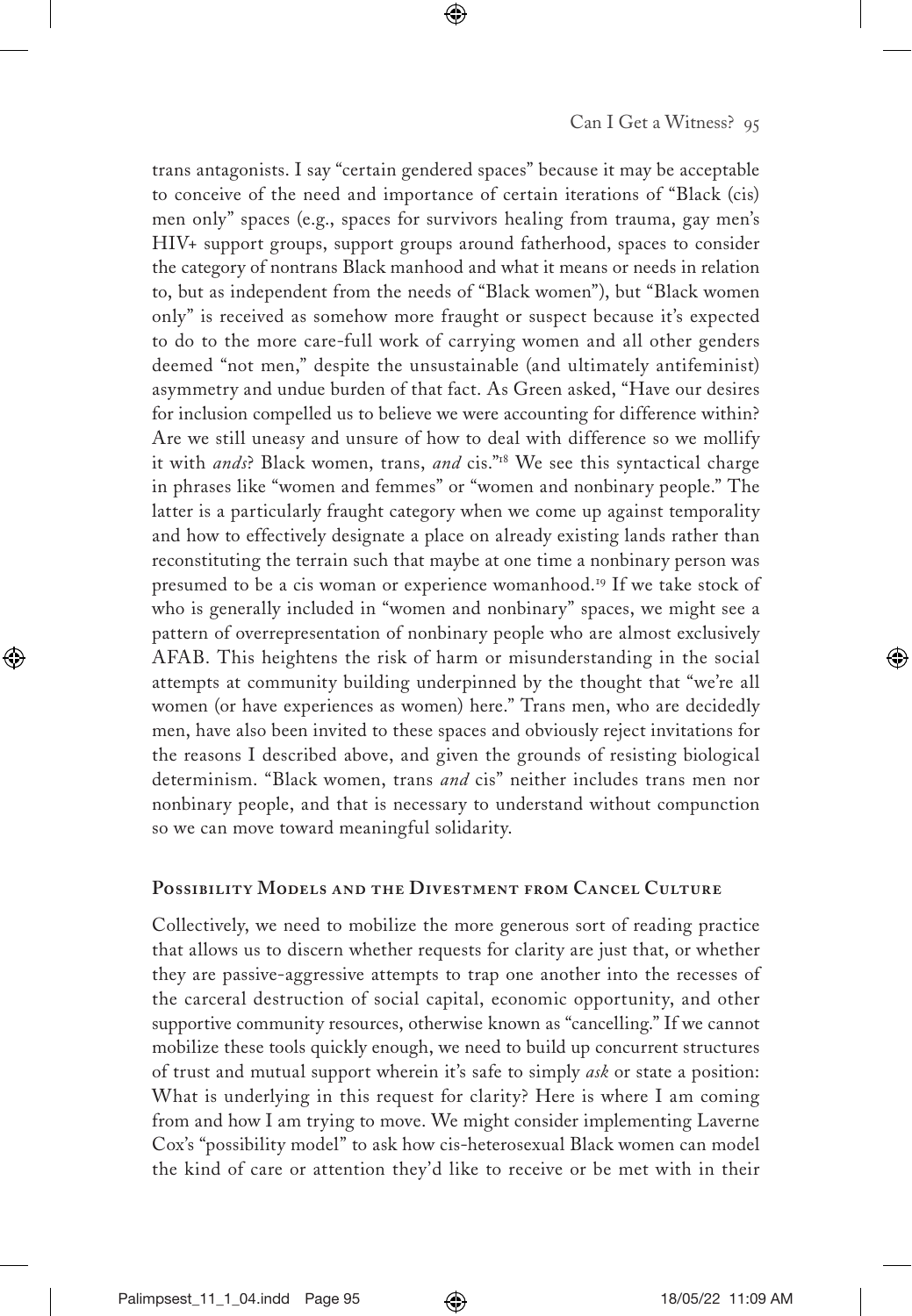conversations/community building with trans, gender-nonconforming, and nonbinary folks.<sup>20</sup> Laverne Cox uses the term "possibility model" instead of "role model" to clarify that her career path as an actor and activist has been lit by Black trans women who came before her. The fact of their existence modeled for her ways to achieve the same goals. In this vein, we might consider ourselves as possibility models for ways of communication that we most value when we seek to make ourselves felt and heard, to model that in relation to others who are trying to do the same. In so doing, we could make room for requests for clarity as well as make room for a response that confirms the underlying suspicions that make such requests necessary. That is, it should be possible to say that, on second thought, more time might be needed to prepare the grounds for substantive engagement. Thus, it would not be about the invited individual no longer being welcome but rather an acknowledgment that the space wasn't ready for that person to participate in a way that would not require undue labor to singularly reconstitute the terrain.

The amorphous and counterfeit threat of cancel culture, of rendering all people (especially Black people) as "trash" and otherwise utterly disposable in terms of their social capital and social capacities, leads to fear-based responses like inaction or the kind of inertia that has as its temporary "way out" the misstatement of intent that is perceived to align with acceptable political values rather than the potentially life-saving revelation of the exclusivity of certain spaces. The specter of the cancel leads to a defensive doubling down in some instances, where stating harm can get misconstrued as the harm itself. We see this when, for example, a nonbinary person corrects someone on their pronouns and that person responds as wounded or anxiously denies or ignores the reminder instead of internalizing the information and moving forward. Again, that person may have perceived an impending call-out or character assessment and responded with a desire to show that accusation to be pre-emptively false—that they *know* misgendering is "wrong" and so it is of course something they'd never *do*. I've corrected people on my pronouns and have had the misfire response of "Girl, I got you" or had the speaker not so subtly find a way to tell me that they are gay or queer, or their good friend is. This is a troublesome recapitulation of the shame response that white people face when doing or saying something racist and performing the affective self-flagellation that may ultimately absolve them from taking accountability or having to remedy the harm. These tactics are readily recognizable by Black feminists when it comes to the matter of race and racialization. And yet, it becomes more difficult to recognize that, even intracommunally, we inhabit different modes of relational power.

There are many parallels between cancellation and incarceration, not least an etymological one.<sup>21</sup> The fear of punitive cancellation (as punishment or public maligning) is a misplacement of relative power "from below." This is because of the fundamental untenability of cancellation of everyone or everything that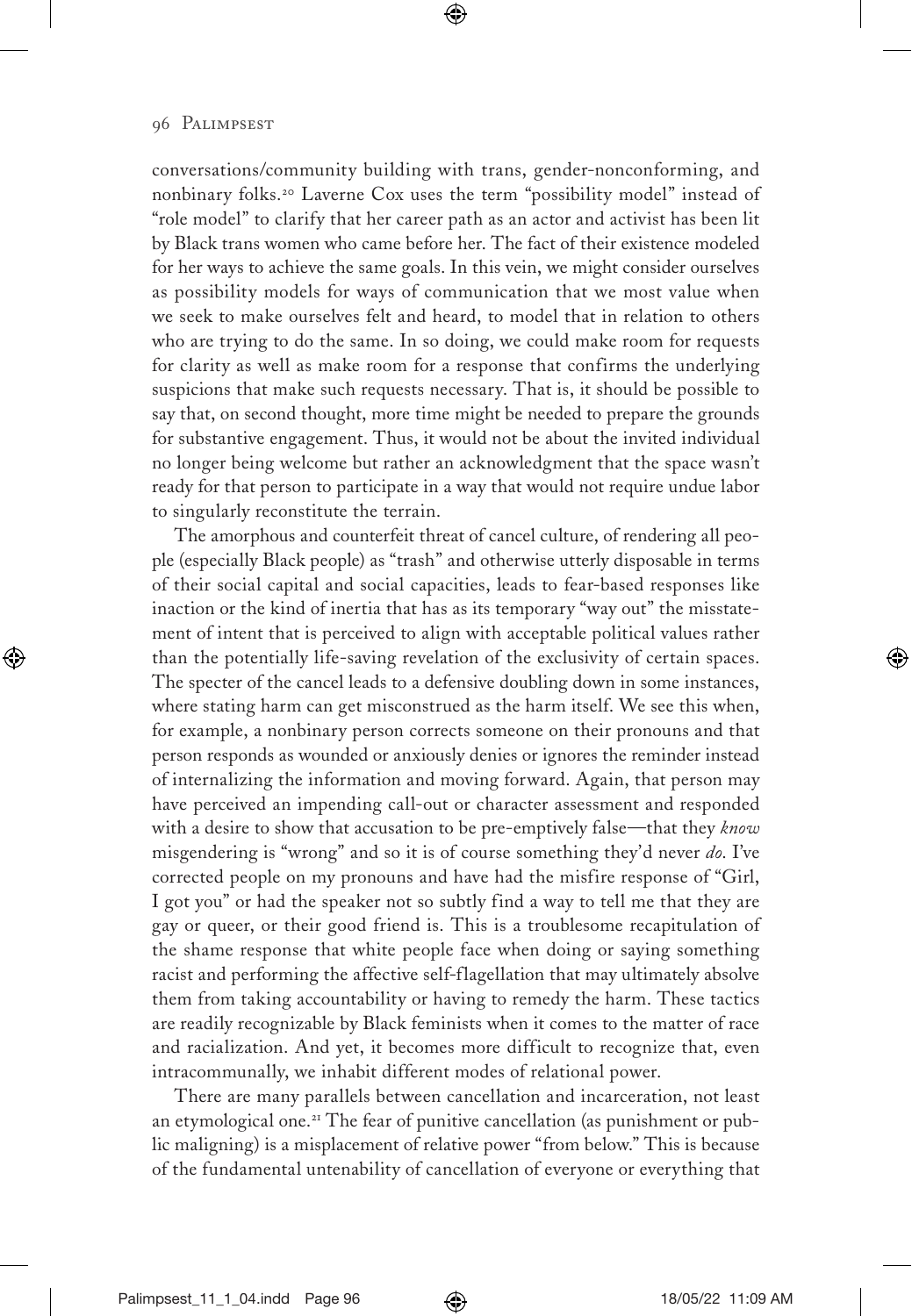is seen as causing harm. If I had the concrete ability to cancel everyone who misgendered me, mostly inanimate objects and nonhuman animals would be left. A shift away from (the whitened, virulently liberal strain of) this contemporary tendency is required, one that doesn't facilitate the alienation of those of us who need community to survive, that allows for self-protection from harm for the vulnerable, and that enables the genuinely ignorant to grow in their understanding not at the expense of the vulnerable. This reading practice acknowledges that neoliberal demands for forgiveness are especially placed on Black people by mainstreamed and corporatized religious leaders and other people in service of respectability politics, violent status quo, and agents of the state. Rather than the suggestion to forgive everyone, I'm moving toward the idea that a retrenched stance of unforgiveness has been simply untenable.<sup>22</sup>

### **No Language Is (Gender) Neutral:**

#### **Gender Normativity and the Interstitial Nonbinary**

The nuance between gender inclusive, gender expansive, or gender exclusive but non-antagonistic can be difficult to communicate, to request, or to acknowledge on multiple levels. Unless I know them well (and even then), organizers of the spaces I am describing cannot necessarily intuit my request for clarity as genuine and self-protective. Moreover, in the beginning of these experiences it was difficult for me to anticipate an anxious or paranoid interpretation that would routinely lead to a less than substantive response. In either case, it's useful to think through how to communicate the importance of clarity and stating mutually beneficial, community-oriented intent.

Normative tendencies and capacities get foregrounded when Black feminist spaces are made to equate with Black women's spaces, and it's usually a certain kind of figure (i.e., a middle-class, able-bodied, non-trans, heterosexual Black woman) who gets centered as a result. In these ambiguously named or interchangeably described spaces, when there is the request to state pronouns in an introductory setting (such as the beginning of a meeting), the majority of people may skip or shift uncomfortably at the request, state they "hadn't really thought of it before," or assert that "all pronouns are fine" in a way that we should all learn to discern as rarely materially true. If one were to conduct an experiment wherein they consistently addressed the kind of person who makes this ill-considered claim as *he* or *it*, that person would, without a doubt, feel some type of way. Then we would see that binary gender is often taken for granted in spaces such as this, and the cisheteropatriarchal norms that constitute it are allowed to prevail unchecked. In the stolen moments between these events that can often be the most generative because we are finally structurally permitted to pause from "the life of the mind" and attend to our bodies—that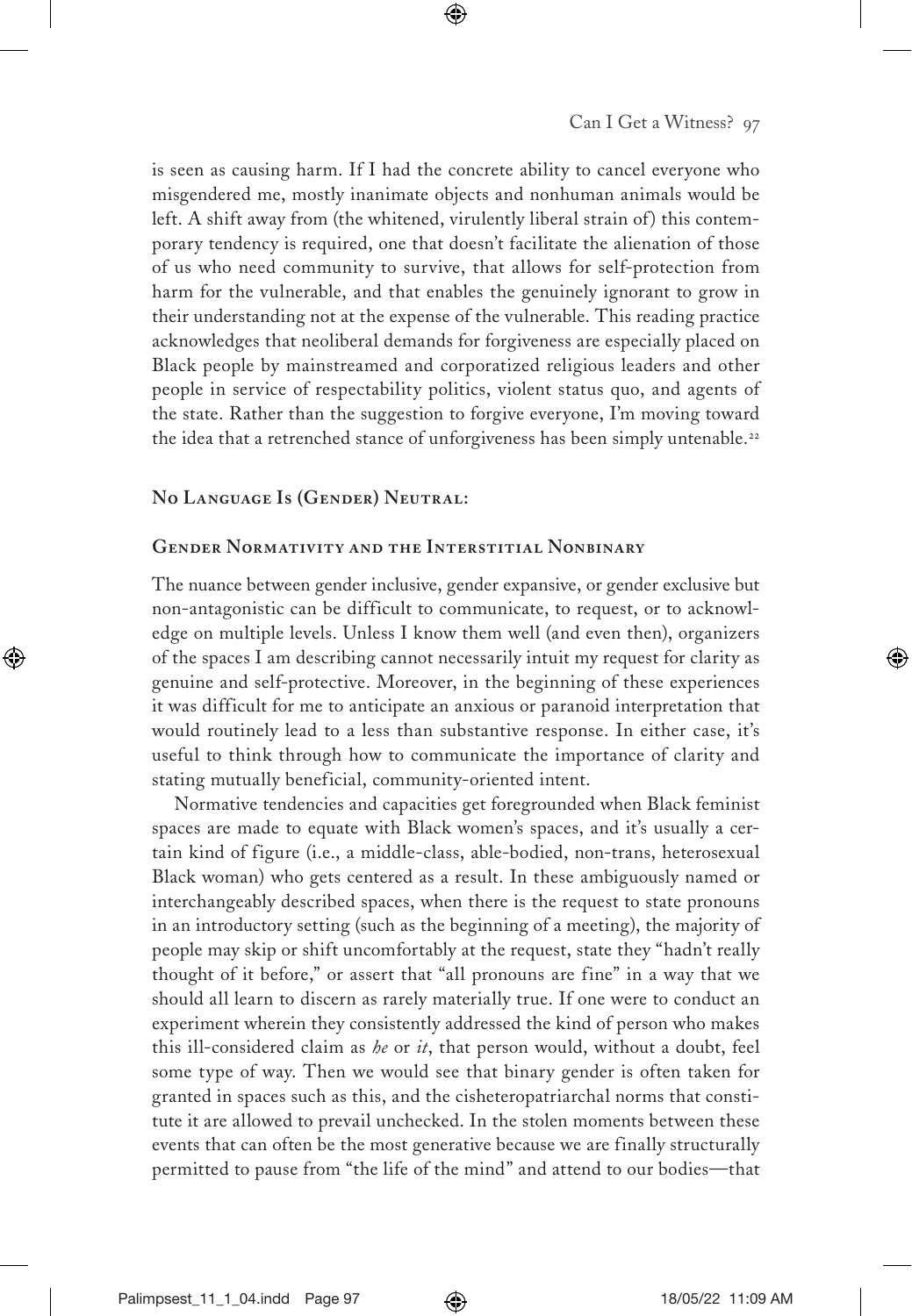is, cigarette, coffee, or bathroom breaks and meals—the topics of discussion invariably underscore this truth. Discussions that aren't about our research have ranged from how difficult it is for educated cis-heterosexual Black women professors to find a partner who wasn't insecure about her being more educated than him, the difficulties in managing work-family life/childcare balance and how Black women (who are heterosexual) need "wives" to get work done, to the confusing occupation of the (explicitly queer) identity of "femme" to indicate resentment at having to care for students and other service and care work outside of the job description that their (presumably cis-heterosexual male) masculine-presenting counterparts would "never" be called upon to do while also maintaining grueling teaching and research schedules, and so on. I fully recognize that these topics of discussion are deeply energizing and important for my colleagues and other participants, but that realization makes the space no less alienating. Instead, it has led me to self-withdrawal and isolation for aforementioned reasons, so that I do not center myself in what has clearly developed into a normative Black women's space in a way that might interfere with or disrupt the right of Black sisterhood to exist, since I firmly believe it deserves to thrive in all insurgent spaces carved out in the academy.

What's also disappointing about these kinds of encounters is how Blackness, under the auspices of class-coded vernacular, can be mobilized as a shield from accusations of harm. Specific examples included terms like "sis," "bitch," "girl," and phrases like "whose mans is this?" (to indicate that the person speaking has said something out of pocket—that is, inappropriate or uncalled for and that people who claim them in community need to gather them up) routinely circulate in certain Western Anglophone Black spaces. I've been surrounded by many types of conversations around these terms—I've even had to add the latter phrase because, literally at the time of writing the previous sentence, the question of whether or not it is transphobic to refer to a cis woman as the aforementioned "mans" that needed to be collected was vociferously up for debate in an internet forum of Black women and nonbinary people (not all explicitly feminists). This is not at all to undermine or dismiss queer vernacular, and how cis gay or bi men may refer to one another as "girl" or other feminized terms. But it's as Audre Lorde said, "Well, I do not want to be tolerated, nor misnamed. I want to be recognized."<sup>23</sup> Which is to say that, when nonconsensually applied, these frequent encounters also point to a fundamental misunderstanding or generalization of nonbinary experiences as not man, not woman, but something in between. Acceptance of trans, gendernonconforming, and nonbinary people must happen on our own terms and with consideration for the fact that the status quo must necessarily shift. When not mobilized consensually, the positionality invoked by seemingly casual phrases that coerce a subject into relation with an undesired gender category like "if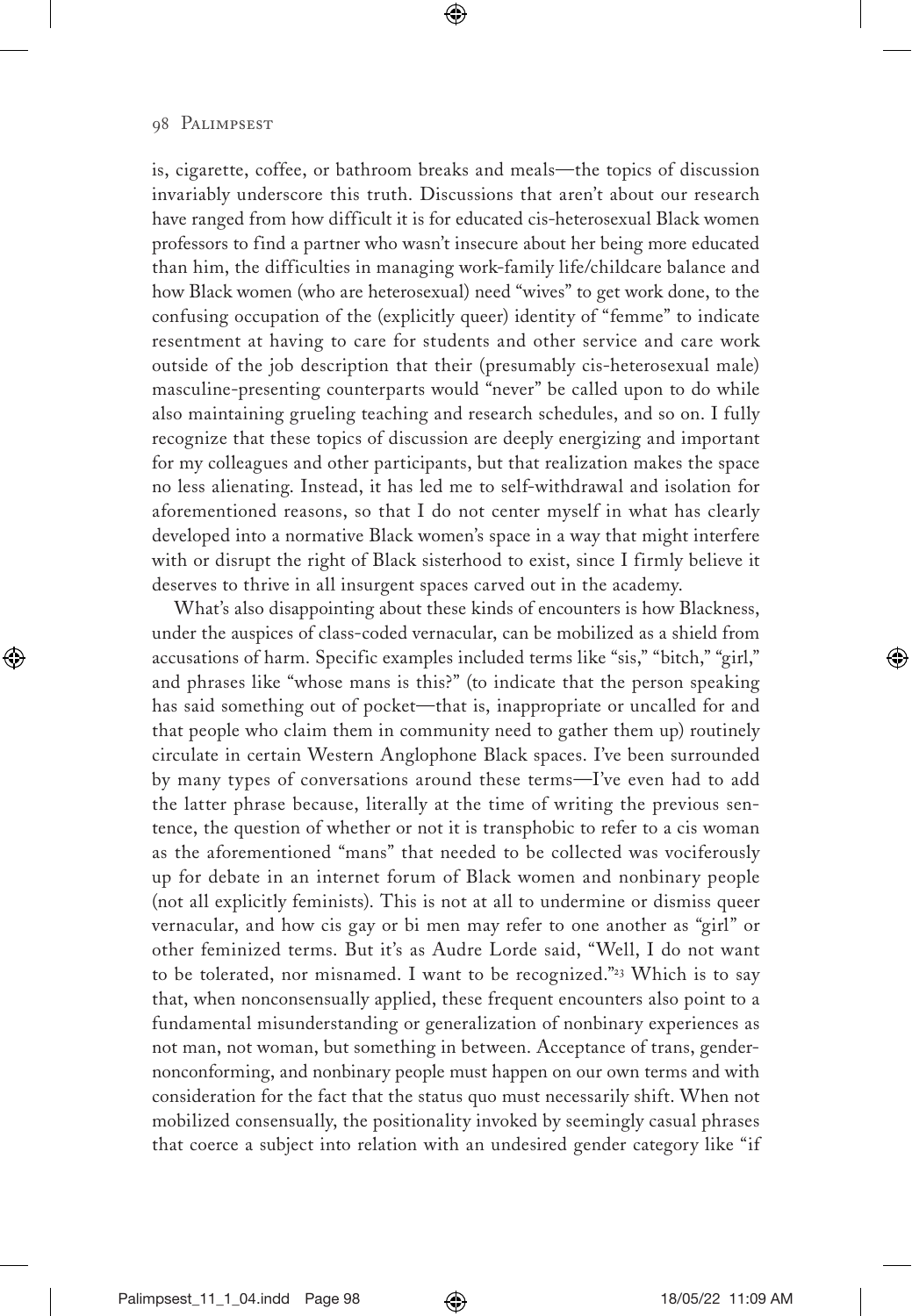you were a man . . ." or "you're just one of the girls" is a continuation of the violence of binary gender when not engaged consensually.

My intervention, there and now, is to point out that no language is gender neutral, no matter how much we will it to be. Black lesbian and literary icon Dionne Brand wrote the book *No Language Is Neutral* in 1990 to trace her Black lesbian diasporic identity across Canada and the Caribbean (Toronto and Trinidad). In the final poem in the eponymous section "No Language Is Neutral," she writes: "I have tried to write this thing calmly / even as its lines burn to a close. I have come to know / something simple. Each sentence realised or / dreamed jumps like a pulse with history and takes a / side."<sup>24</sup> What becomes clear throughout this poem, which begins, "In another place, not here, a woman might touch / something between beauty and nowhere"  $(34)$  is that there is an otherwise possibility of experiencing "beauty and nowhere," but for now, every flesh-laden one of us—which is to say, every Black person—is simultaneously produced and destroyed, named and unnamed through the bind of language.<sup>25</sup> Put another way, it's as L.H. Stallings said, that "the ordering of black female bodies and the attempt to silence their voices and make absent their desires happens through one specific means: language."<sup>26</sup> Given this, any iterative aspect of Blackness is told on the body and in the flesh in Brand's "faultless / knowledge of skin." For trans nonbinary people, the fact of language is subservient to the body but gives way to the flesh (or is something that is experienced viscerally). Black feminist literary theorist Hortense Spillers infamously said that "Black women are the beached whales of the sexual universe, unvoiced, misseen, not doing, awaiting *their* verb."<sup>27</sup> She was writing about the aporia of self-authored texts on Black women's sex and sexuality, a field that has certainly proliferated since the time of her writing.

The visual of an animal as large as a whale being sidelined (beached) feels appropriate when recalling the hypervisible/invisible experience that I described earlier. Nonbinary people have been cast into the fault lines of gender and have yet to hit the bottom. We are routinely *interstitialized*, sometimes coercively, sometimes even voluntarily. For an example of the latter, note that the recently established International Nonbinary People's Day was deemed July 14, the day chosen by bloggers and activists who organized campaigns for the day to exist because it is equidistant from International Women's Day (March 8) and International Men's Day (November 19). The perceptions of in-betweenness and neither here-nor-thereness of trans nonbinary experience is a part of what makes antagonism against us possible and palatable, and its dismissal as minor routinely accepted, even in Black feminist spaces. This is especially true with the rapid mainstreaming of pronouns like they/them. Often referred to as a "gender neutral pronoun," it also has been explicitly adapted by people with trans, nonbinary, and gender-nonconforming gender identities. Therefore, it's not neutral in value, in substance, or intent, and it's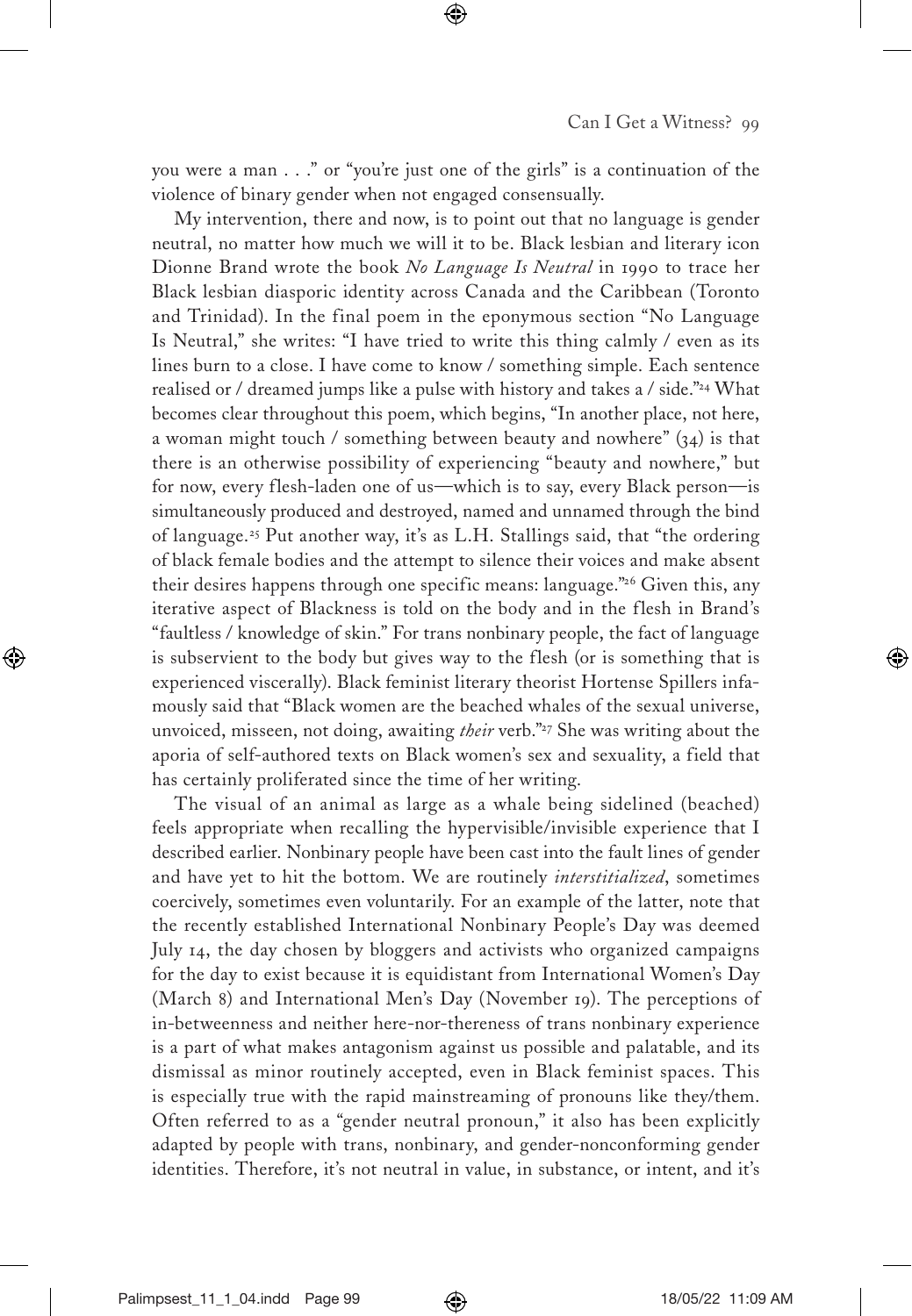indeed possible to misgender someone by referring to them as *they* if that the person uses *he* pronouns, for example, and can lead to exacerbating dysphoria in a person who is trans (FTM or AFAB) because it may indicate his failure to effectively be seen (that is, "pass") as his gender identity.<sup>28</sup> It's a nuanced line to straddle, especially as *they* and its declensions has been used in English for centuries to denote that the speaker/writer does not necessarily know or wish to reveal the gender of the person being discussed.

We must learn to cure ourselves of the principled amnesia that disrupts our relationship to thought, encounter, and praxis as we move forward in relation to one another. Rather than a call to empathy, we truly need to move as possibility models for how we wish to be treated, touched, or otherwise received *everywhere*. I focus on the academy here as it's what I'm presently trying to navigate and because it's a place where the many configurations of "we" who are structurally oppressed come into iterations of relative power and are simultaneously starved for appropriate care and consideration in a way that suppresses the acknowledgment of physical embodiment. Thus, when encountering a "like-minded"-seeming person's body, the desire for physical proximity may overwhelm and undermine otherwise sound and basic Black feminist principles that can also be extended, like the right to physical boundaries, the importance of consent, and the right to self-determination.

In the wake of these encounters, I wish for cishet Black feminists to know that Black trans and nonbinary people are not what I've called the platonic mammy boyfriend. This term captures the carelessness of using the figure of the queer trans nonbinary person to process needs that are not being met by cis-heterosexual men, while simultaneously rendering the material and gendered labor of intimacy invisible. That invisibility is performed by dismissing the actual nonbinary person as a nonthreatening sexual nonentity because of a retrenched understanding of sex/gender and what acknowledging (not to mention acting on) possible sexual attraction would mean for one's cisheterosexual identification. Rather than utilizing the queer trans nonbinary person as a proxy to process unmet needs, I would ask those Black feminists to be poised to consider to what extent such behavior signals an indictment of cis-heterosexual relationships as well as the degree to which Black trans care is being compelled to negotiate catharsis in order to remain in those unfulfilling arrangements. As L.H. Stallings observes, "once the categories of gender are dismissed, sexual desire no longer has to properly align with any particular sex. By being unnamable, we can sustain control over the deferment of gender, explore individual sexual desires, and become equipped with a mother tongue to discuss our subjectivity.<sup>29</sup> We must understand that it is hurtful to demand intimacy work without reciprocity, and that the direction of care underscores another instance of binary gender reinforcing asymmetrical power relations.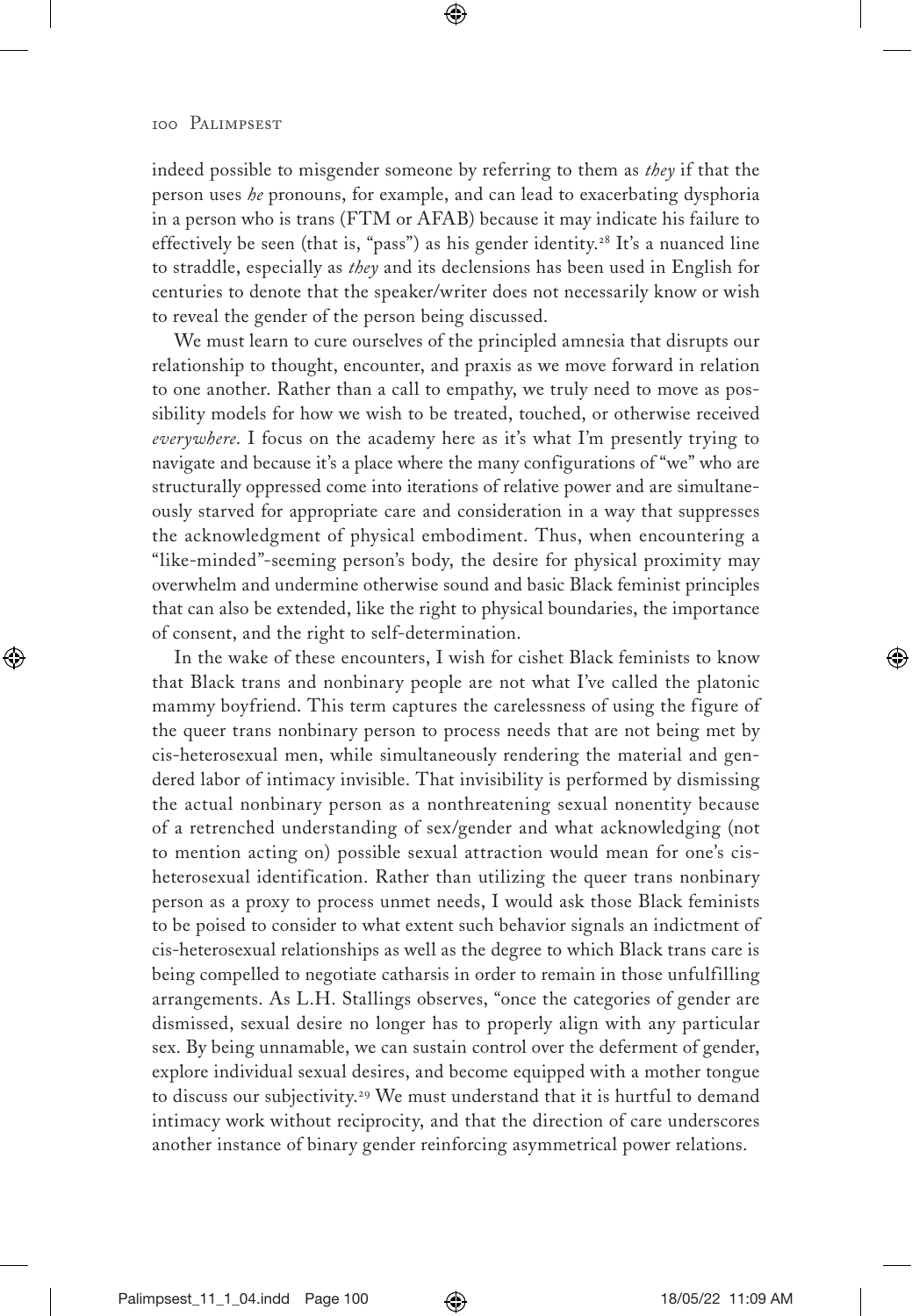#### **Navigating Misgendering**

In spaces that involve Black feminists in positions of more direct power over my career or finances, such as my advisors, department managers, chairs, deans, and so on at different levels in the academy (undergraduate, graduate, visiting fellow, postdoc, and now assistant professor), I also toil along the fault lines of care to prepare and protect myself. Despite wanting to simply show up and do my work, I am confronted with the need to constantly articulate myself as a trans nonbinary person, and to sit with the uneven integration of that knowledge. The less satisfactory responses have ranged from genuine confusion, the will to misunderstand, discomfort, and blatant disrespect. All of these I have had to carry on my own because of my acute awareness of being "the first" or "the only" nonbinary individual that the person in question has encountered or needs to encounter on a regular basis, and that, further, they need to be protected from feeling embarrassed or uncomfortable so that in the long run I might be protected from the outright violences that comes from people being surprised, corrected, or otherwise called to reflect on their actions. This is a range of responses I've received from all walks of life, but it stings all the more when coming from people who are supposed to "know better." Though it's precisely because they do "know better" that they lash out in the ways that they do, rather than let themselves be called upon to live into the principles they claim to hold dear.

The experience of disappointment and anxiety comes up for me around the notion of misgendering, which happens often. The concept of misgendering has been taken up in mainstream discourse by and about trans people as a primary vector of harm that has deleterious effects for trans, nonbinary, and gender-nonconforming people ranging from shame, anxiety, exposure to physical and other kinds of harm, and death via homicide or suicide (both of which are tacitly state-sanctioned epidemics in the United States and for trans people globally). Misgendering is a serious problem that deserves attention and resolution. However, its *mainstreamification* has also occluded other timely and urgent issues plaguing trans communities, such as the increased risks of sexual violence or sexual assault, homelessness, and premature death. In terms of "care," dealing with misgendering is at the very least a necessary palliative. It's true on one level that the person who causes harm needs to do the work of remedying it. But in my most generous reading, some people, including ones we seek to be in the struggle with, simply may not know how. That, in conjunction with the feeling that they *ought to know* can manifest in a hostile or shame response that exacerbates carelessness or extends further demands of labor from the person misgendered.

This leads me to parse out some descriptions of what I would want to hear as a response to being misgendered in order to feel that the harm from it was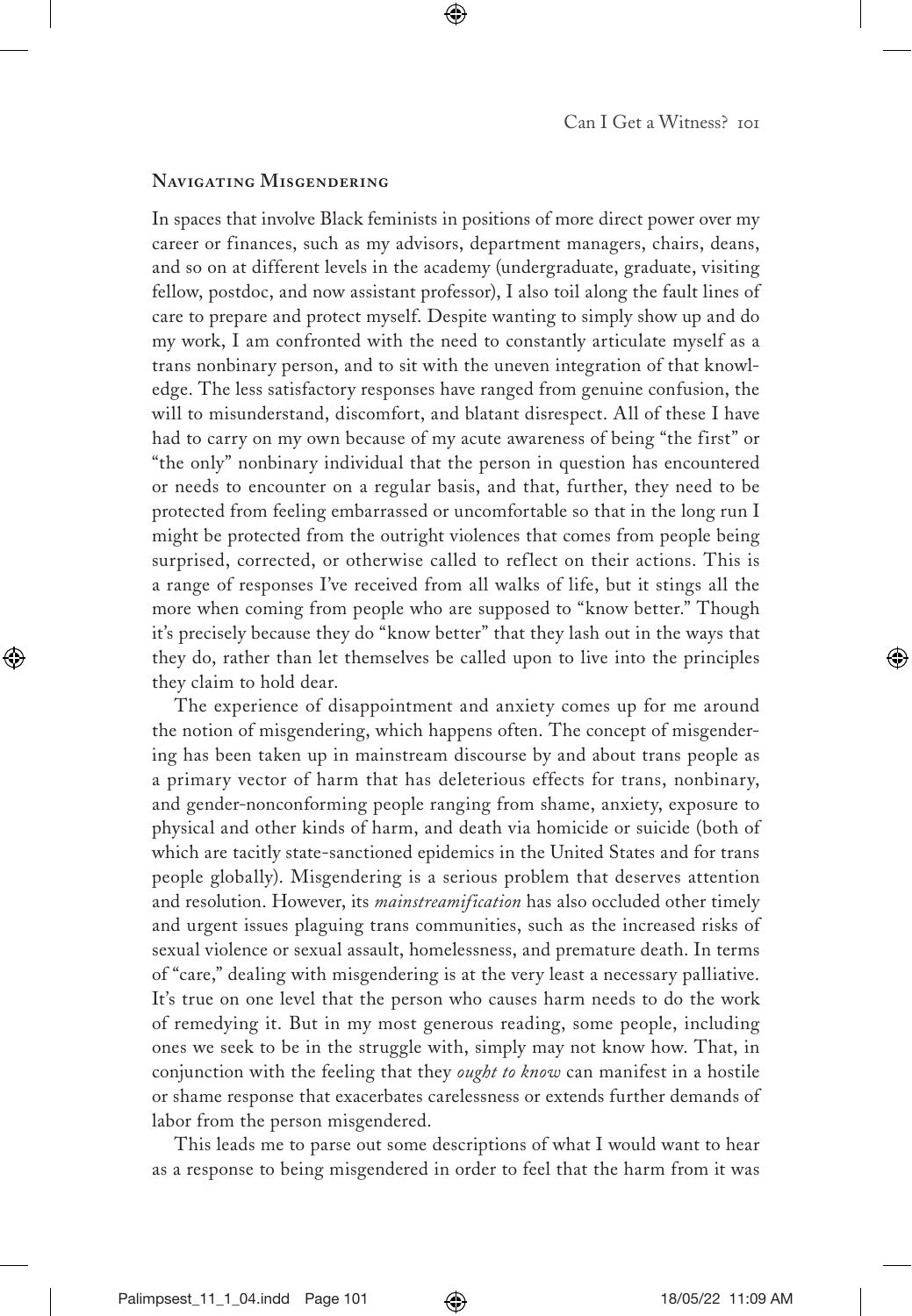sufficiently addressed without producing alienating effects. I also include some of the principles I am constantly trying to practice (above all, discernment) as I care for myself and try not to invest in the tendency to withdraw from community by way of distancing from the person who caused that specific harm. I reiterate that these are things I consider necessary for myself to practice when I have the capacity to do so, and not that every person need to have this relationship to language and self-determination. I am predisposed to making this sort of room because I speak several (primarily Romance and Slavic) languages in which consistently and coherently communicating someone's nonbinary gender identity is difficult and grammatically cumbersome, even self-referentially. What's primarily important for me to acknowledge is the difference between willful misgendering and genuine ignorance, although of course what should ultimately be of concern is the impact. This does not entertain the rampant phenomenon of willful misgendering or the dehumanizing and invasive treatment that trans people routinely face. I've personally experienced shifting relationships to being misgendered that correlate to my own relationship to my gender identity, to my interlocutor, and to my mental capacity in the moment of the experience. As much as I have wished for clarity in relation to others, I also have needed to be clear for and with myself about what remedying this level of harm looks like. This is especially true of the times I've been misgendered, received an apology, and still held on to distrust or anger. Those feelings are certainly valid, but I've come to realize that, for the way I would like to move in the world, holding on to those feelings is not ultimately useful to me and that receiving an apology without the intent to forgive or to at least state clearly what else I require to feel that harm was sufficiently addressed has not actually done anything to make my life better or to make me feel materially well. I'm trying to discern for myself whether and what I'm not going to forgive, and to name it as a boundary so that the dynamics of social relations I maintain are reasonably clear. If I sense that someone meant intentional harm, my responses are different from with someone who makes mistakes or did not know. The latter two categories are what I'm addressing here, since it should not be a requirement to entertain those who intentionally mean us harm. For the latter categories, it is up to me to choose how or whether to continue to move in community, though the burden of labor or carrying their mistakes is not mine to hold.

If misgendered by someone that I know in a professional setting with witnesses, the first thing I would want is for the person who did it to acknowledge that it happened without anxiously belaboring the point or performing selfflagellatory shame. Acknowledgment might look like the classic "I'm sorry," or "my bad," or "I know it's [actual pronouns] and I'm working on it," without the additional commentary about their age or unfamiliarity with "novel" terms or other attributes preventing them from remembering a key means of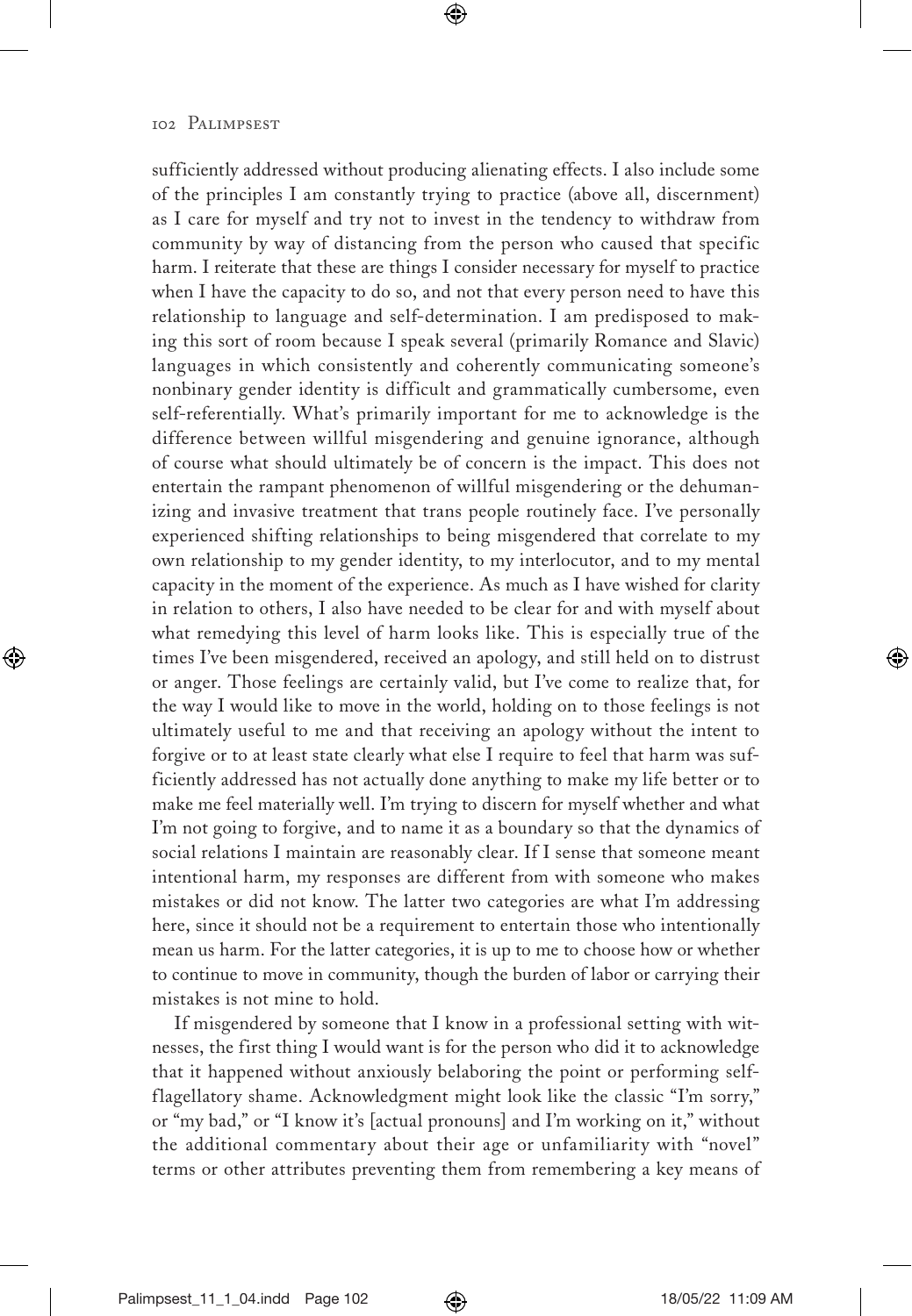my self-determination. Those factors may well be true, but they also read as seeking absolution and are a distraction from taking full accountability. This instigates a demand of more of my labor and hinders me from processing my own feelings. If the person does not acknowledge the misgendering, the power and possibility of witnessing becomes paramount. The witness might speak to that person separately so that I don't always have to participate in any performative absolution. Then, the witness could briefly report back with something like "I let [person] know that your pronouns are [pronouns] and that they can do better next time," so that it's clear that the situation has been handled and that the person being misgendered is not the only one carrying negative affect, not just about being misgendered, but about how everyone else stood uncomfortably by as it happened. What's clear in either instance is the need for some people not to be an audience, but to witness effectively. Academia's grounds are unprepared for this work. Thus, we must restructure academic community in a way that is antithetical to academia. I know that I need people to consent to showing up in this way, to doing this type of care work, so that I am not left alienated or fending for myself. It behooves me, then, to try to continue to build up trust and community to be able to have avenues to solicit or accept that kind of support from ready accomplices, who I commit to supporting reciprocally.

# **Black Feminist Emergency Preparedness / Warnings from the Fault**

The practice of reading and epistemological relation I'm trying to mobilize also entails Black feminist citational praxis that is about centering what's useful, not what is sanctifiable or what signals certain political virtues. Like the fault lines etched in the uneven earthly grounds, the way through continues to be messy and fraught. If we take seriously the fact that we need to learn in the encounter to bridge thought, encounter, and praxis, then the singular act of citational inclusion cannot be one that absolves us, as it is not without its own attendant potential for contradiction, if not harm. We might instead think about them as important landmarks that we can mobilize in our quest for justice undergirding our Black feminist communication, solidarity, and kinship. I'm constantly returning to a demand and a question that Afro-Latina rapper and artist Belcalis Almánzar (Cardi B) confidently put forth: "Be careful with me. Do you know what you're doing?" Cardi B is perhaps a polemical figure to cite here. We must acknowledge her history of anti-Blackness in relation to dark-skinned Black women at the start of her career, that her fame has as much to do with her presentation as light-skinned, and her complex ethnoracial signification across different sociocultural geographies. The lyric is nevertheless one I'm often moved to revisit. In fact, it may well underscore one of the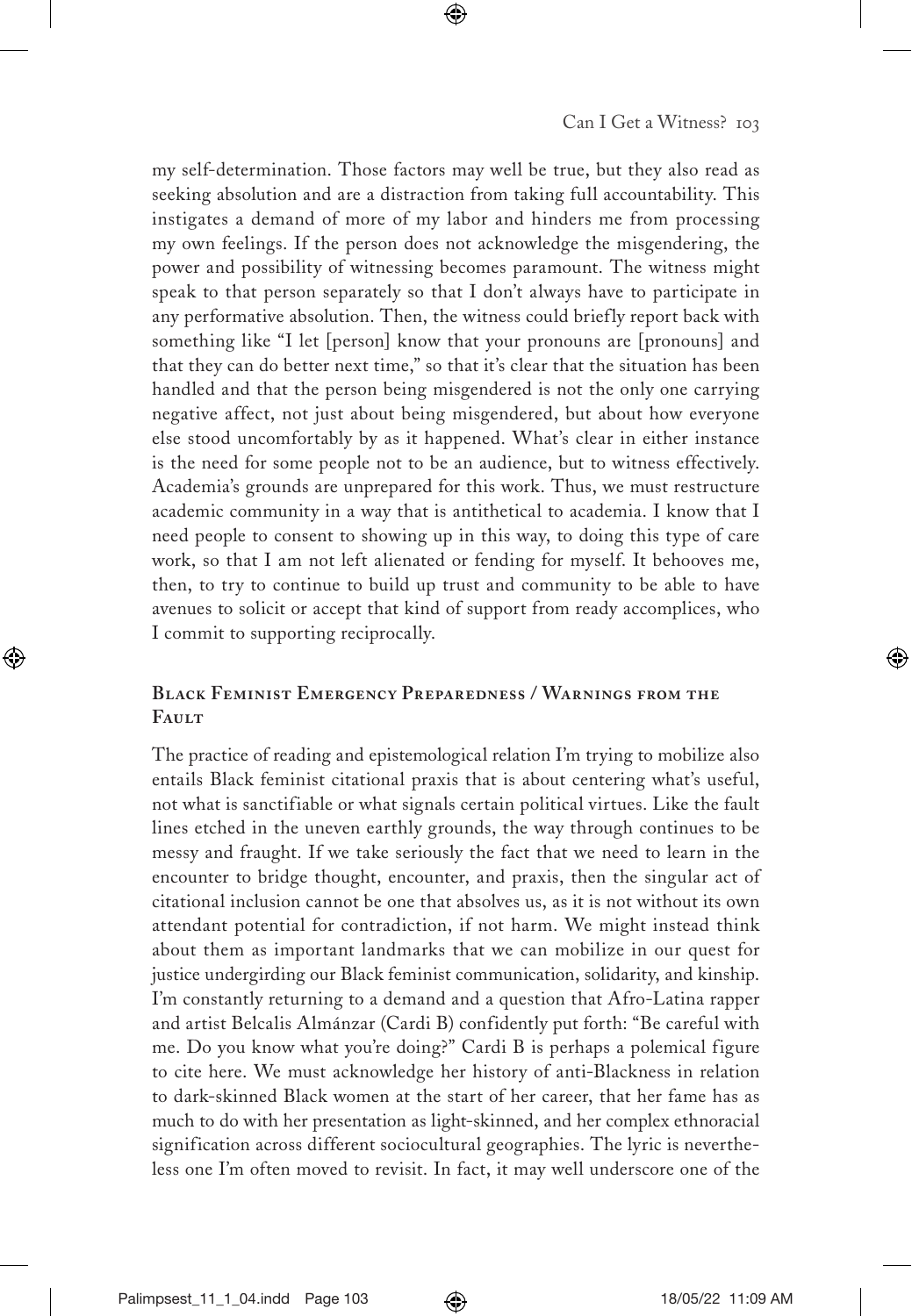points I'm trying to make, which is that all Black people must reckon with our anti-Blackness and that all Black feminists must reckon with our anti-feminist tendencies. She's not suddenly less Black in the face of her anti-Blackness, though, again, "no language is neutral." It's a further reminder that carelessness around gender is also anti-Black.

When navigating the fault lines of care between Black feminists in the academy, it's important to acknowledge what is at stake. Black feminists who do not interrogate the ills of gender normativity and binary gender in their interpersonal encounters with trans, gender-nonconforming, and nonbinary people may uphold the status quo in a way that may gain them highly conditional security and power in this cisheteropatriarchal world at the expense of real people, even if they desire to hold them (and especially to be held) in community or otherwise proximity.

The demand to be regarded must not be received as a threat, but rather a warning, as Cardi B reminds us in the chorus of "Be Careful." The warning that I'm issuing is sort of the seismometric alert (the siren sounds that announce an advancing earthquake) along the fault lines of Black feminist care that signals the need for a radical reorientation in our processes and processing with one another and ourselves. We need to be care-full with each other. It's not better to be right than to be sorry and commit to doing better. This impedes progress (beyond a liberal sense) and transformation (in a radical sense) if that defensive doubling down is akin to securing your place in a colonial gender binary and toxic world order, which should not be worth it by any measure of the worlds Black feminisms and womanisms urge us to keep building.

In addition to the metaphorical manifestations of geological fault lines, the idea of the fault lines in terms of care and caring in academic spaces and beyond also begs a question about the originator(s) of harm: "Who's at fault?" This question riddles our interpersonal interactions and often settle and even take root along identitarian categories, rendering them discrete. I'm trying to move beyond the individualization of this question in order to be about the work of our collective liberation and hope those intentions are clear. I'm aware that the very personal nature of this essay will cause some people to feel interpellated, whether I intend it or not. To those readers, I would say, "welcome to the fault lines," and encourage them to continue living into their principles by sitting with the discomfort and then operationalizing that feeling to struggle and shift from oppressive tendencies and structures. What I'm speaking in/to are systemic issues for which trans, gender-nonconforming, and nonbinary people should not effectively become the latest casualties. We should not have to suppress our need for care and endure harm from all sides of the fault such that other subjectivities may take shape, flourish, or sediment as entrenched monuments to systems of oppression. Since what I'm calling for is a reading practice, the distinction here is one between the ability to read and the struggle to comprehend. In the race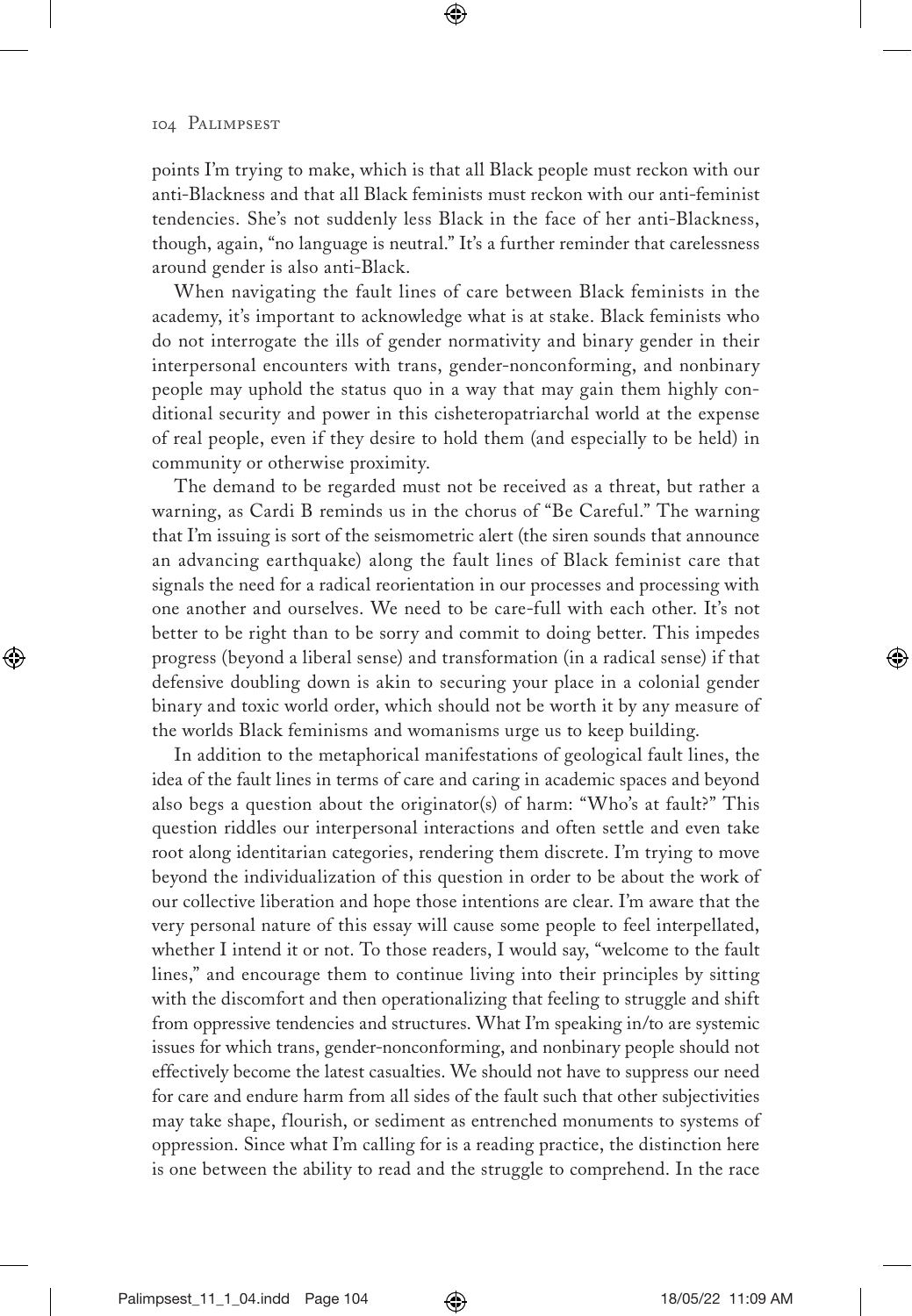to seem like we *know* what is "right," we forget the importance of trial and error and that not everything is intuitively right or wrong.

While on the presumed solid ground of the "we" (e.g., "we're all Black feminists here," "we're all queers here," "we're all Black people here," etc.) the fault lines let us know that the grounds may tremble and give way beneath us at any given moment. They are doing so at this very moment, hitting the lower end of the Richter scale of our perception such that some of us may not even feel it. As I continue this intracommunity conversation with and between Black feminists of all genders, sexualities, and relationships to and beyond the academy, I will continue to urge us to think about emergency preparedness. If we don't have effective and protective strategies in place, we won't be ready for the untold damage that may arise when the epistemological faults collide and reconfigure the "us" away from liberation and otherwise possibilities. That's where the real capacity for destruction lies, and something that we can do the work to minimize or prevent. Audre Lorde closes "On My Way Out I Passed Over You and the Verrazano Bridge" this way: "And I dream of our coming together / encircled driven / not only by love / but by lust for a working tomorrow / the flights of this journey / maples uncertain / and necessary as water" (449). She makes an invocation that we must return to and keep returning. Coming together in true solidarity is not easy. It's not always pleasant. But it is a necessary practice for those of us who not only dream of a working tomorrow but lust for it. The earnest desire for a tomorrow that sees all of us free is necessarily undetermined, but Black feminist ancestors, living and dead, continue to trouble the grounds in order to dissolve our chains. In readying ourselves and making of ourselves vessels for "a working tomorrow," we need to experiment with the divergent possibility models that might guide us to it. That we do not have a precise map of engagement should be considered a saving grace in the arsenal, a key emancipatory component among our strategies for improvising our navigation of the mess and the trouble.

1. *Author's note.* I extend my gratitude to the editors. Thank you to Aisha Finch for foregrounding friendship and a commitment to learning together when we discussed the article's themes. The deep time, labor, and attention of my interlocutors have not only made this work possible but have helped me clarify the kind of person and thinker I want to be, and the kind of community I want to continue to build with others. I would like to acknowledge Moya Bailey, Xhercis Méndez, and C. Riley Snorton for reading multiple drafts and helping me to expand my thinking with their insightful and generative comments and edits. Thank you to Ianna Hawkins Owen for being such a generous listener, close reader, and friend and to Chanda Prescod-Weinstein for offering to read the complete draft. Thanks, too, to Nick Mitchell for reminding me that if the work is going to be got, it's first got to get done.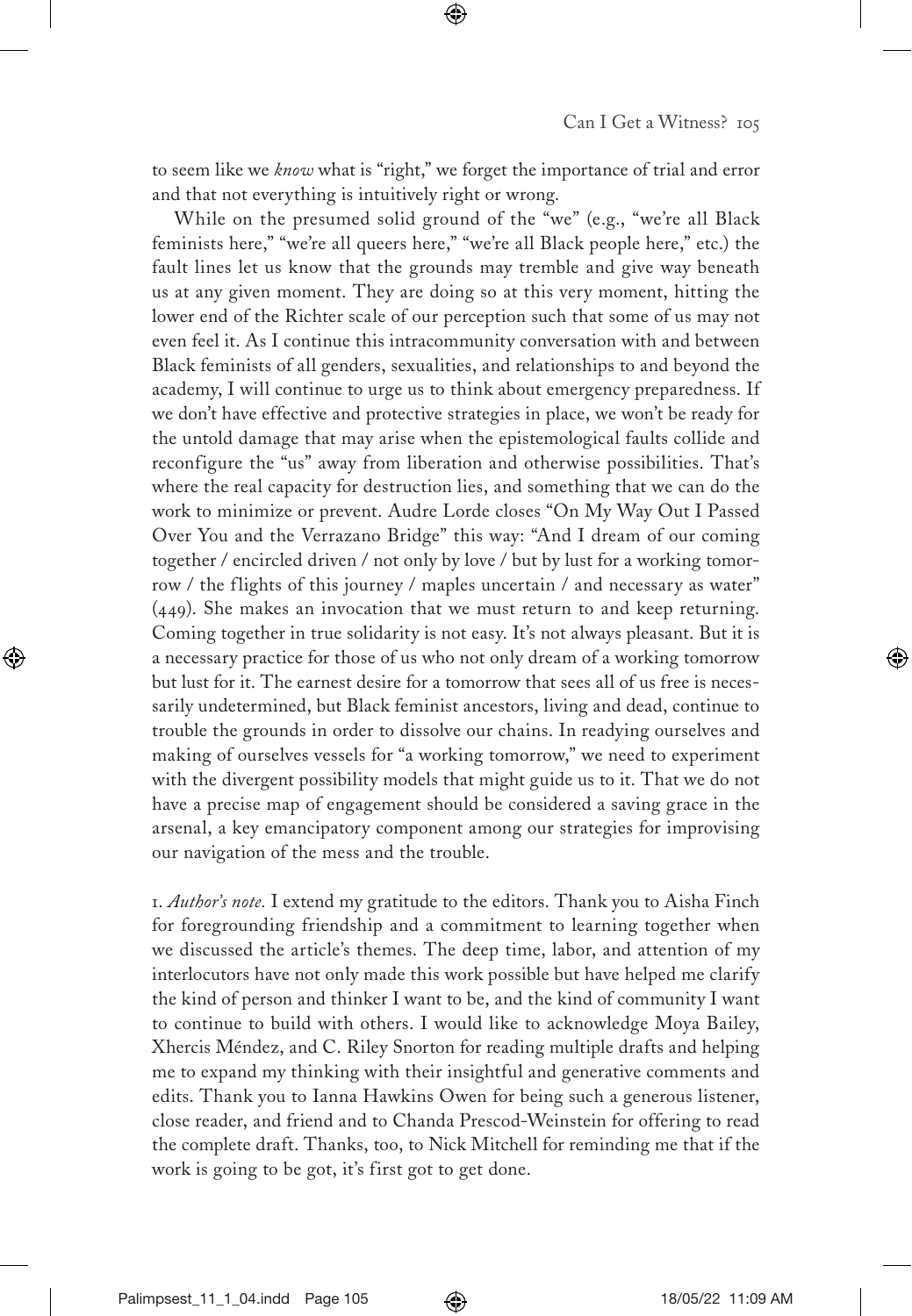## **Notes**

- 1. Thanks to dear friend and Black feminist Moya Bailey for talking me through this point over many conversations about this piece, and to Ashon Crawley, whose *Blackpentecostal Breath: The Aesthetics of Possibility* (Durham, NC: Duke 2016) I'm tangentially invoking here.
- 2. Combahee River Collective, "A Black Feminist Statement," *Words of Fire: An Anthology of African-American Feminist Thought*, ed. Beverly Guy-Sheftall (The New Press, 1995): 210–218.
- 3. Audre Lorde, "Age, Race, Class, and Sex: Women Redefining Difference," *Sister Outsider: Essays and Speeches by Audre Lorde* (Freedom: Crossing Press, 1984).
- 4. bell hooks, "Censorship from Left to Right," *Outlaw Culture: Resisting Representations* (New York & London: Routledge, 1994).
- 5. A quote attributed to Maya Angelou goes, "My mission in life is not merely to survive, but to thrive; and to do so with some passion, some compassion, some humour, and some style." I've written a poem called "A History of Black Trans Thrival" that takes up this mission and recognizes it as a guideline for Black trans feminist living, thinking, and doing as a means to more than mere survival.
- 6. Combahee River Collective, 212.
- 7. Two July 2019 earthquakes in Southern California respectively registered at M6.5 and M7.1 on the Richter scale.
- 8. "What Is a Fault Line?" WorldAtlas.com. www.worldatlas.com/articles/what-is-a-f ault-line-and-where-are-they-found.html
- 9. Katherine McKittrick*,* "Mathematics Black Life," *The Black Scholar* 44, no. 2 (Summer 2014): 16–28.
- 10. See, for example, Barbara Ehrenreich, *Natural Causes: An Epidemic of Wellness, the Certainty of Dying, and Killing Ourselves to Live Longer*; Angela Davis, *Women, Race, and Class*; Moya Bailey and Whitney Peoples, "Articulating Black Feminist Health Science Studies"; Alison Kafer, "Time for Disability Studies and a Future for Crips"; and Toni Cade Bambara, *Salt Eaters*.
- 11. Audre Lorde, "On My Way Out I Passed Over You and the Verrazzano Bridge," *Feminist Studies* 14, no. 3 (Autumn 1988), 448.
- 12. Sylvia Wynter, "On How We Mistook the Map for the Territory, and Reimprisoned Ourselves in Our Unbearable Wrongness of Being, of Desêtre: Black Studies Toward the Human Project," *A Companion to African-American Studies*, eds. Lewis R. Gordon and Jane Anna Gordon (Oxford: Blackwell, 2006), 107–118.
- 13. See Robin Kelley's *Freedom Dreams*.
- 14. See, for example, C. Riley Snorton, *Black on Both Sides*; Sarah Haley, *No Mercy Here*; and Ashley Shackleford, "Why I'm Nonbinary but Don't Use They/Them."
- 15. Patricia Hill Collins, *Black Feminist Thought: Knowledge, Consciousness, and the 70 Politics of Empowerment* (New York: Routledge, 2000).